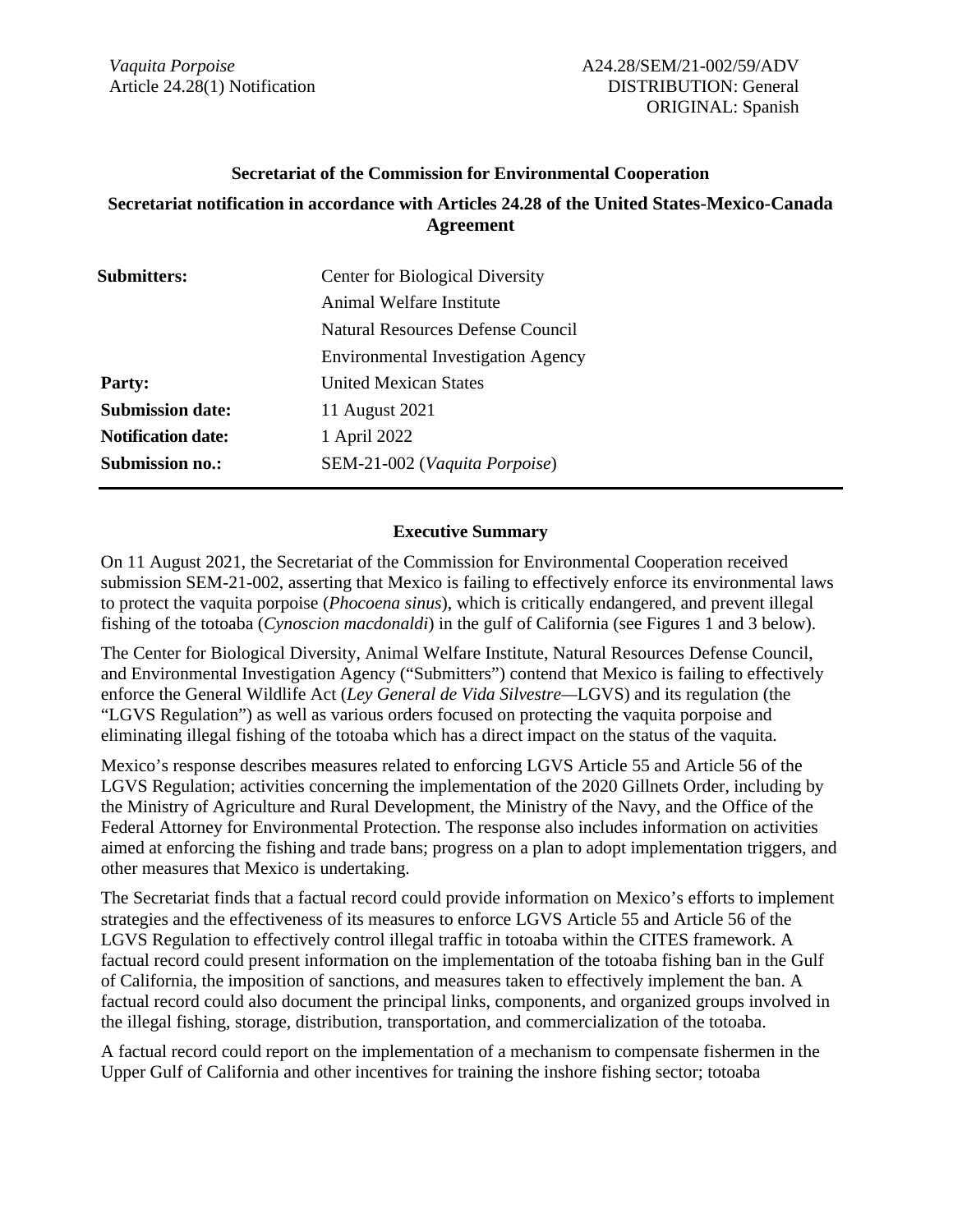population data and information on its recovery in the Gulf of California; and information on facilities to raise totoaba in captivity for commercial purposes.

The Secretariat finds that a factual record could present information on Mexico's efforts to implement the 2015, 2017, and 2020 Gillnets Orders, including: the permanent ban on gillnet use; the characteristics of *agalleras*, their use, and their effects on marine fauna and biodiversity; the characteristics and effectiveness of devices or monitoring systems for vessels prescribed by the orders; any sanctions imposed, and the launch and landing sites prescribed by the orders. A factual record could provide information on the number and type of vessels detained by Mexican authorities; the number of vessels present each day; actions to address recidivism; net recovery; ongoing monitoring and surveillance measures and the effectiveness of such measures; and policies and programs encouraging the sustainable use of natural resources in the Upper Gulf of California for the benefit of all persons.

A factual record could also describe the roles played by various government bodies and the development of governance mechanisms to eradicate illicit traffic in totoaba swim bladders and promote the effective protection of the vaquita. Additionally, it could provide information explaining the interaction between the three orders and other legal and environmental policy instruments for the protection of the totoaba and the vaquita.

Based on the submission and Mexico's response, the Secretariat determines that there are central issues that remain unresolved regarding compliance with the relevant laws and orders. The Secretariat finds that submission SEM-21-002 warrants the preparation of a factual record on certain issues raised in the submission and due to the urgent situation facing these species.

## **I. INTRODUCTION**

- 1. On 1 July 2020, the United States-Mexico-Canada Agreement (USMCA or CUSMA or "the Agreement") and the Agreement on Environmental Cooperation among the Governments of Canada, the United States of America, and the United Mexican States (the "Environmental Cooperation Agreement" or ECA) entered into force. From that date, the Submissions on Enforcement Matters (SEM) process, originally established by Articles 14 and 15 of the North American Agreement on Environmental Cooperation (NAAEC), is governed by USMCA Articles 24.27 and 24.28. The Secretariat of Commission for Environmental Cooperation (CEC or "the Commission")<sup>[1](#page-1-0)</sup> remains responsible for implementing the SEM process, as stipulated in the ECA.<sup>[2](#page-1-1)</sup>
- 2. USMCA Articles 24.27 and 24.28 provide a process for any national of a Party or entity organized under the laws of a Party to file a submission asserting that a Party is failing to effectively enforce its environmental laws. The CEC Secretariat (the "Secretariat") initially reviews submissions based on the requirements set out in USMCA Article 24.27(1) and (2). Where the Secretariat finds that a submission meets these requirements, it then determines, in accordance with the criteria of Article 24.27(3), whether the submission merits a response from the Party in question. In light of the Party's

<span id="page-1-0"></span><sup>1</sup> The Commission for Environmental Cooperation (CEC) was created in 1994 under the North American Agreement on Environmental Cooperation (NAAEC), signed by Canada, the United States, and Mexico (the "Parties"). The constituent bodies of the CEC are the Council, the Secretariat, and the Joint Public Advisory Committee (JPAC).

<span id="page-1-1"></span><sup>2</sup> Pursuant to Article 2(3) of the *Agreement on Environmental Cooperation among the Governments of the United States of America, the United Mexican States, and Canada* ("Environmental Cooperation Agreement" or ECA), the CEC "will continue to operate under the modalities in place as of entry into force of [the ECA]." The constitutive bodies of the CEC are the Council, the Secretariat, and the Joint Public Advisory Committee (JPAC).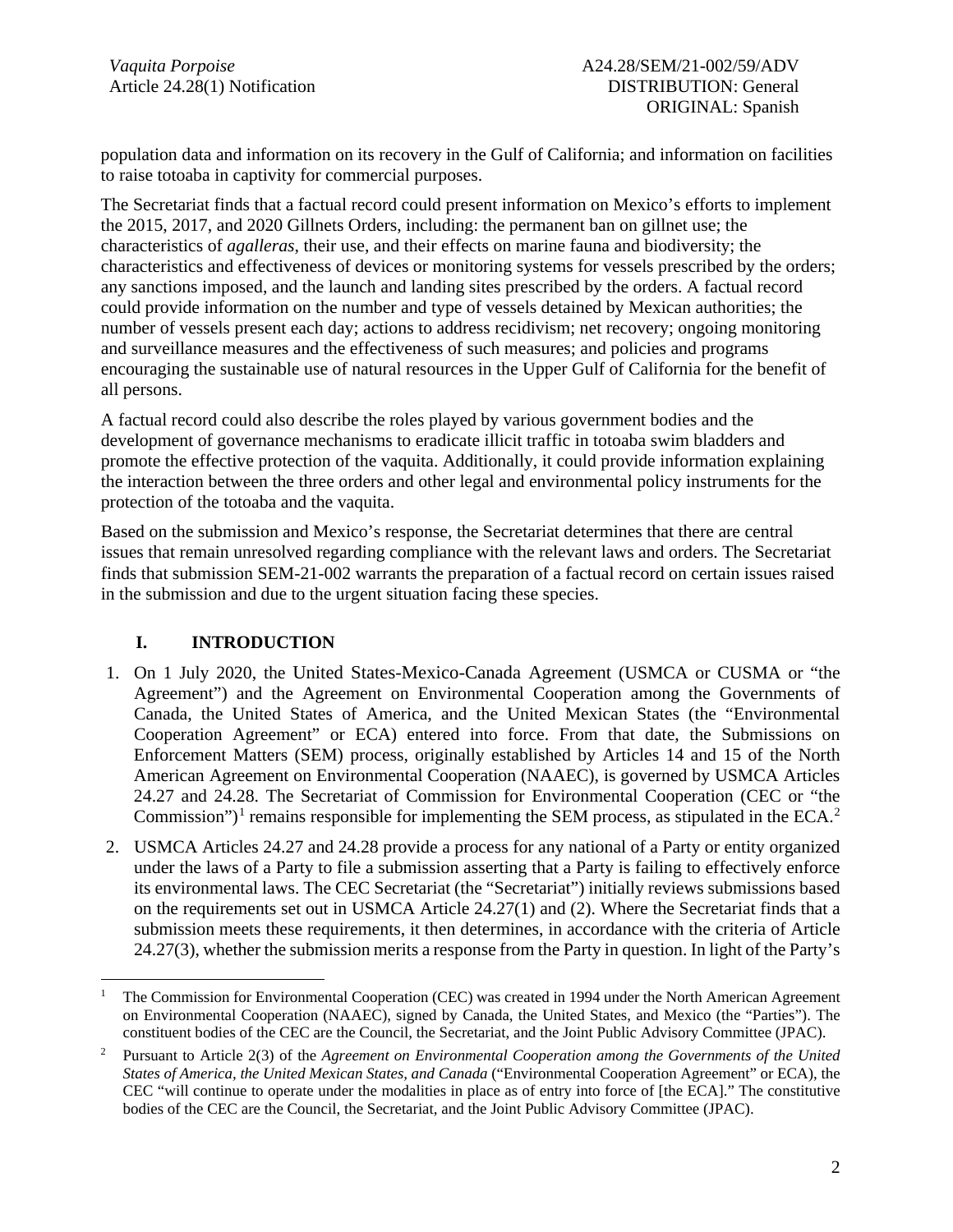response, the Secretariat then determines whether the matter warrants the preparation of a factual record and, if so, it informs the CEC Council and the Environment Committee,<sup>[3](#page-2-0)</sup> providing its reasons as prescribed by USMCA Article 24.28(1); otherwise, it terminates the review of the submission. [4](#page-2-1)

- 3. On 11 August 2021, the Center for Biological Diversity, the Animal Welfare Institute, the Natural Resources Defense Council, and the Environmental Investigation Agency, organizations established in the United States of America ("the Submitters"), filed a submission with the Secretariat in accordance with USMCA Article  $24.27(1)$ .<sup>[5](#page-2-2)</sup> The Submitters assert that Mexico is failing to effectively enforce the General Wildlife Act (*Ley General de Vida Silvestre—***LGVS**) and its regulation (the "**LGVS Regulation**") as well as various administrative orders aimed at protecting the vaquita (*Phocoena sinus*), which has practically led to the extinction of the species. They state that illegal catch of totoaba (*Cynoscion macdonaldi*) has a direct impact on the status of the vaquita.
- 4. According to the Submitters, Mexico is failing to effectively enforce the following legal instruments:
	- a) Article 55 of the LGVS<sup>[6](#page-2-3)</sup> and Article 56 of the LGVS Regulation;<sup>[7](#page-2-4)</sup>
	- b) the Order establishing a fishing ban on the totoaba (*Cynoscion macdonaldi*) in the waters of the Gulf of California, from the mouth of the Colorado River to Río Fuerte, Sinaloa on the east coast and from the Colorado River to Bahía Concepción, Baja California on the west coast (the "**1975 Totoaba Fishing Ban**");<sup>[8](#page-2-5)</sup>
	- c) the Order temporarily suspending commercial fishing by means of gillnets and longlines operated on small craft in the Northern Gulf of California (the "2015 Gillnets Order");<sup>[9](#page-2-6)</sup>
	- d) the Order prohibiting specific fishing gear, systems, methods, and techniques, and restricting permissible hours, for fishing by small craft in marine waters under Mexican federal government jurisdiction in the Northern Gulf of California, establishing landing

<span id="page-2-0"></span><sup>&</sup>lt;sup>3</sup> The Environment Committee was established by USMCA Article 24.27(3) and its role is to supervise the implementation of Chapter 24 of the Agreement.

<span id="page-2-1"></span><sup>&</sup>lt;sup>4</sup> More details on the various stages of the submissions on enforcement matters process, the public registry of submissions, and previous Secretariat determinations and factual records can be found on the CEC website at [<http://www.cec.org/submissions-on-enforcement/>](http://www.cec.org/submissions-on-enforcement/).

<span id="page-2-2"></span><sup>5</sup> SEM-21-002 (*Vaquita Porpoise*), USMCA Article 24.27(1) Submission (11 August 2021) [Submission], online at  $\langle h(t) \rangle$  /www.cec.org/wp-content/uploads/wpallimport/files/21-2-sub\_en.pdf>.

<span id="page-2-3"></span><sup>6</sup> *Ley General de Vida Silvestre,* in *Diario Oficial de la Federación* (DOF), 3 July 2000 [LGVS], online at [<www.diputados.gob.mx/LeyesBiblio/pdf/146\\_200521.pdf>](http://www.diputados.gob.mx/LeyesBiblio/pdf/146_200521.pdf).

<span id="page-2-4"></span><sup>7</sup> *Reglamento de la Ley General de Vida Silvestre*, DOF, 30 November 2006 [LGVS Regulation], online at [<www.diputados.gob.mx/LeyesBiblio/regley/Reg\\_LGVS.pdf>](http://www.diputados.gob.mx/LeyesBiblio/regley/Reg_LGVS.pdf).

<span id="page-2-5"></span><sup>8</sup> *Acuerdo que establece veda para la especie Totoaba,* Cynoscion macdonaldi*, en aguas del Golfo de California, desde la desembocadura del Río Colorado hasta el Río Fuerte, Sinaloa en la costa oriental, y del Río Colorado a Bahía Concepción, Baja California, en la costa occidental* [1975 Totoaba Fishing Ban], DOF, 1 August 1975, online at [<www.dof.gob.mx/nota\\_detalle.php?codigo=4786520&fecha=01/08/1975>](http://www.dof.gob.mx/nota_detalle.php?codigo=4786520&fecha=01/08/1975).

<span id="page-2-6"></span><sup>9</sup> *Acuerdo por el que se suspende temporalmente la pesca comercial mediante el uso de redes de enmalle, cimbras y/o palangres operadas con embarcaciones menores, en el Norte del Golfo de California*, DOF, 10 April 2015 [2015 Gillnets Order], online at [<www.dof.gob.mx/nota\\_detalle.php?codigo=5388486&fecha=10/04/2015>](http://www.dof.gob.mx/nota_detalle.php?codigo=5388486&fecha=10/04/2015).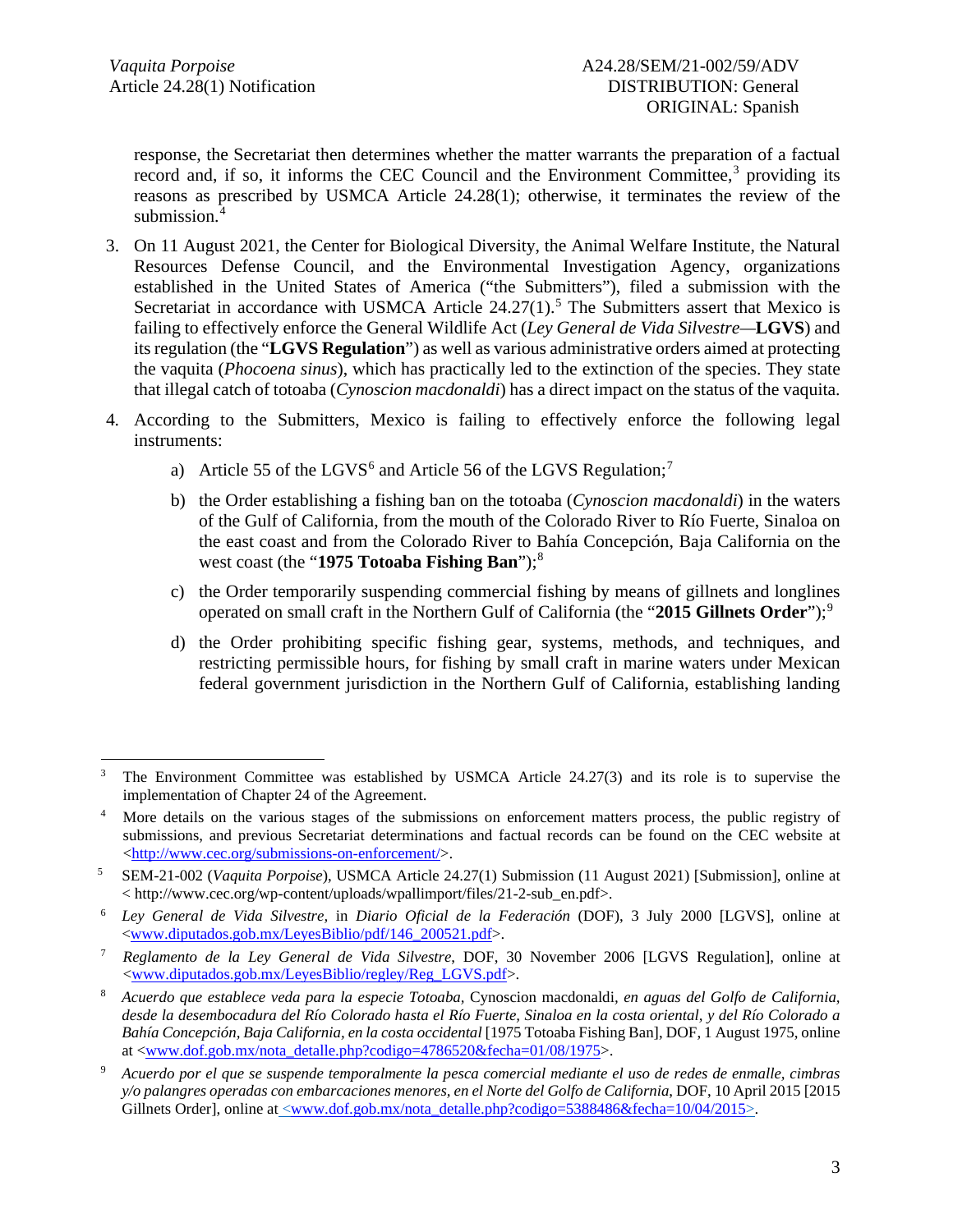sites, and mandating the use of monitoring systems by such craft (the "**2017 Gillnets Order**"), [10](#page-3-0) and

- e) the Order regulating fishing gear, systems, methods, and techniques, and restricting permissible hours, for small and large craft in Mexican marine areas in the Northern Gulf of California, establishing landing sites, and mandating the use of monitoring systems by such craft (the "2020 Gillnets Order").<sup>[11](#page-3-1)</sup>
- 5. On 8 September 2021, the Secretariat found that the submission met the requirements of USMCA Article 24.27(1) and (2) and that it merited a response from the Government of Mexico pursuant to Article 24.27(3) in relation to the effective enforcement of the environmental laws listed in the preceding paragraph.<sup>[12](#page-3-2)</sup>
- 6. On 31 January 2022, the Secretariat received the Government of Mexico's response. [13](#page-3-3) The Party maintains that the Secretariat should not have requested a response under Article 24.27(3) since, in its opinion, the submission does not demonstrate harm to the Submitters;<sup>[14](#page-3-4)</sup> does not include information on private remedies available under Mexico's law, [15](#page-3-5) and is based exclusively on mass media reports.<sup>[16](#page-3-6)</sup> The Party further contends that its commitments within the USMCA framework only become binding "as from its entry into force; i.e., as of 1 July 2020."[17](#page-3-7)
- 7. The response refers to enforcement measures related to enforcing LGVS Article 55 and Article 56 of the LGVS Regulation;[18](#page-3-8) activities concerning the implementation of the 2020 Gillnets Order, including those implemented by the Ministry of Agriculture and Rural Development (*Secretaría de Agricultura y Desarrollo Rural—*Sader), the Ministry of the Navy (*Secretaría de Marina—*Semar), and the Office of the Federal Attorney for Environmental Protection (*Procuraduría Federal de Protección al Ambiente*—Profepa").<sup>[19](#page-3-9)</sup> The response includes information on activities aimed at

<span id="page-3-0"></span><sup>10</sup> *Acuerdo por el que se prohíben artes, sistemas, métodos, técnicas y horarios para la realización de actividades de pesca con embarcaciones menores en aguas marinas de jurisdicción federal de los Estados Unidos Mexicanos en el Norte del Golfo de California, y se establecen sitios de desembarque, así como el uso de sistemas de monitoreo para dichas embarcaciones*, DOF, 30 June 2017 [2017 Gillnets Order], online at [<www.dof.gob.mx/nota\\_detalle.php?codigo=5488674&fecha=30/06/2017>](http://www.dof.gob.mx/nota_detalle.php?codigo=5488674&fecha=30/06/2017).

<span id="page-3-1"></span><sup>11</sup> *Acuerdo por el que se regulan artes, sistemas, métodos, técnicas y horarios para la realización de actividades de pesca con embarcaciones menores y mayores en Zonas Marinas Mexicanas en el Norte del Golfo de California y se establecen sitios de desembarque, así como el uso de sistemas de monitoreo para tales embarcaciones*, DOF, 24 September 2020 [2020 Gillnets Order], online at [<www.dof.gob.mx/nota\\_detalle.php?codigo=5601153&fecha=24/09/2020>](http://www.dof.gob.mx/nota_detalle.php?codigo=5601153&fecha=24/09/2020).

<span id="page-3-2"></span><sup>12</sup> SEM-21-002 (*Vaquita Porpoise*), Article 24.27(2) and (3) Determination (8 September 2021) [Article 24.27(2) and (3) Determination], online at: <http://www.cec.org/wp-content/uploads/wpallimport/files/21-2-det\_en.pdf>, at §49.

<span id="page-3-3"></span><sup>13</sup> SEM-21-002 (*Vaquita Porpoise*), Article 24.27(4) Response (31 January 2022) [Response], online at: <http://www.cec.org/wp-content/uploads/wpallimport/files/21-2-rsp\_en.pdf>.

<span id="page-3-4"></span><sup>14</sup> Response at §4–5.

<span id="page-3-5"></span><sup>15</sup> *Id.* at §17–25.

<span id="page-3-6"></span><sup>16</sup> *Id.* at §26–30.

<span id="page-3-7"></span><sup>17</sup> *Id.* at §33–5.

<span id="page-3-8"></span><sup>18</sup> *Id.* at §37–43.

<span id="page-3-9"></span><sup>19</sup> *Id.* at §46–68.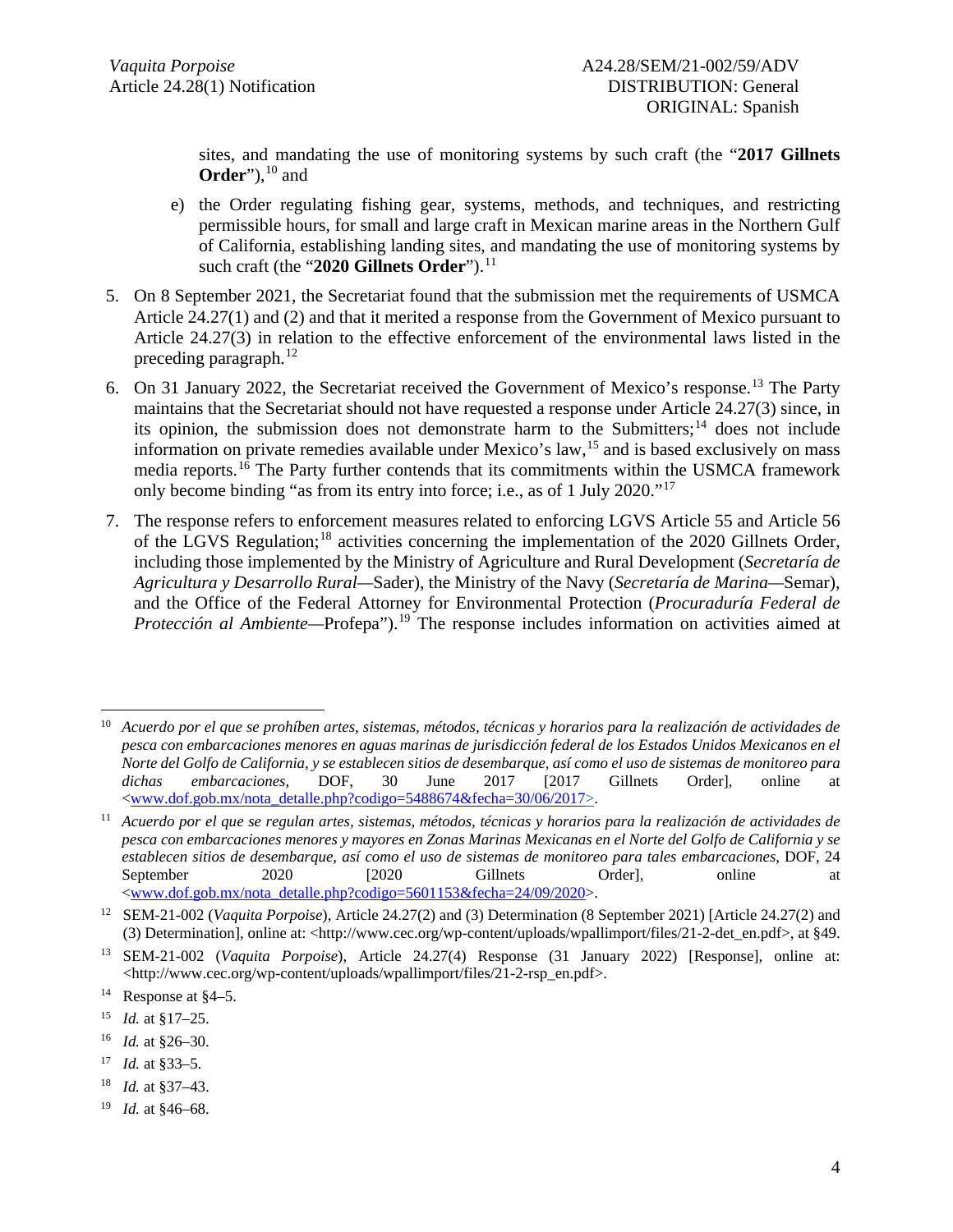enforcing the fishing and trade bans;<sup>[20](#page-4-0)</sup> the application of the government's plan to adopt implementation triggers, $^{21}$  $^{21}$  $^{21}$  and other measures that Mexico is implementing.<sup>[22](#page-4-2)</sup>

- 8. Pursuant to USMCA/CUSMA Article 24.28(1), the CEC Secretariat reviewed submission SEM-21-002 (*Vaquita Marina*), in light of the response from the Government of Mexico, to determine whether it warrants the preparation of a factual record.
- 9. The Secretariat finds that the submission in light of the response warrants the preparation of a factual record in relation to the implementation of measures for the protection of the vaquita (*Phocoena sinus*) and the totoaba (*Cynoscion macdonaldi*) in connection with the effective enforcement of the provisions of LGVS Article 55 and Article 56 of the LGVS Regulation, the 1975 Totoaba Fishing Ban, the 2015 Gillnets Order, the 2017 Gillnets Order, and the 2020 Gillnets Order, and presents its reasons below.

## **II. ANALYSIS**

### **A. Preliminary matters**

10. This section elaborates on the reasons previously set out in its determination of 8 September 2021<sup>[23](#page-4-3)</sup> in the interest of the transparency of the SEM process and, with the understanding that the Secretariat previously stated its reasoning for reviewing the submission and requesting a response from Mexico pursuant to Articles 24.27(3).

#### **i) The submission alleges harm to the person making the submission**

- 11. Mexico contends that the submission does not "demonstrate harm" to the Submitters and that it therefore did not warrant a response under USMCA Article  $24.27(3)(a)$  $24.27(3)(a)$ .<sup>24</sup> The Party asserts that this provision "makes no reference to the relationship between harm and the alleged failure to effectively enforce environmental law."[25](#page-4-5) Furthermore, Mexico alleges that the Secretariat should have found a "causal relationship ... between the assertions made and the alleged negative impacts caused to the Submitters" and that ultimately the Submitters "failed to demonstrate that the alleged failure to enforce caused them harm."[26](#page-4-6)
- 12. As the Secretariat stated in its first determination under the USMCA, [27](#page-4-7) the Secretariat is guided by the provisions of the *Guidelines for Submissions on Enforcement Matters under Articles 14 and 15 of the North American Agreement on Environmental Cooperation* (the "Guidelines") to ensure predictable, consistent implementation of the SEM process, now under USMCA/CUSMA. Paragraph 7.4 of the Guidelines provides as follows:

In considering whether the submission alleges harm to the person or organization making the submission, the Secretariat will consider such factors as whether:

<span id="page-4-0"></span><sup>20</sup> *Id.* at §69–81.

<span id="page-4-1"></span><sup>&</sup>lt;sup>21</sup> *Id.* at §85–7.

<span id="page-4-2"></span><sup>22</sup> *Id.* at §88–90.

<span id="page-4-3"></span><sup>&</sup>lt;sup>23</sup> Article 24.27(2) and (3) Determination.

<span id="page-4-4"></span><sup>&</sup>lt;sup>24</sup> Response at 4, title of subsection (a).

<span id="page-4-5"></span><sup>25</sup> *Id.* at §12.

<span id="page-4-6"></span><sup>26</sup> *Id.* at §15–16.

<span id="page-4-7"></span><sup>27</sup> SEM-20-001 (*Loggerhead Turtle*), Article 24.27(2) and (3) Determination (8 February 2021), at §6–7.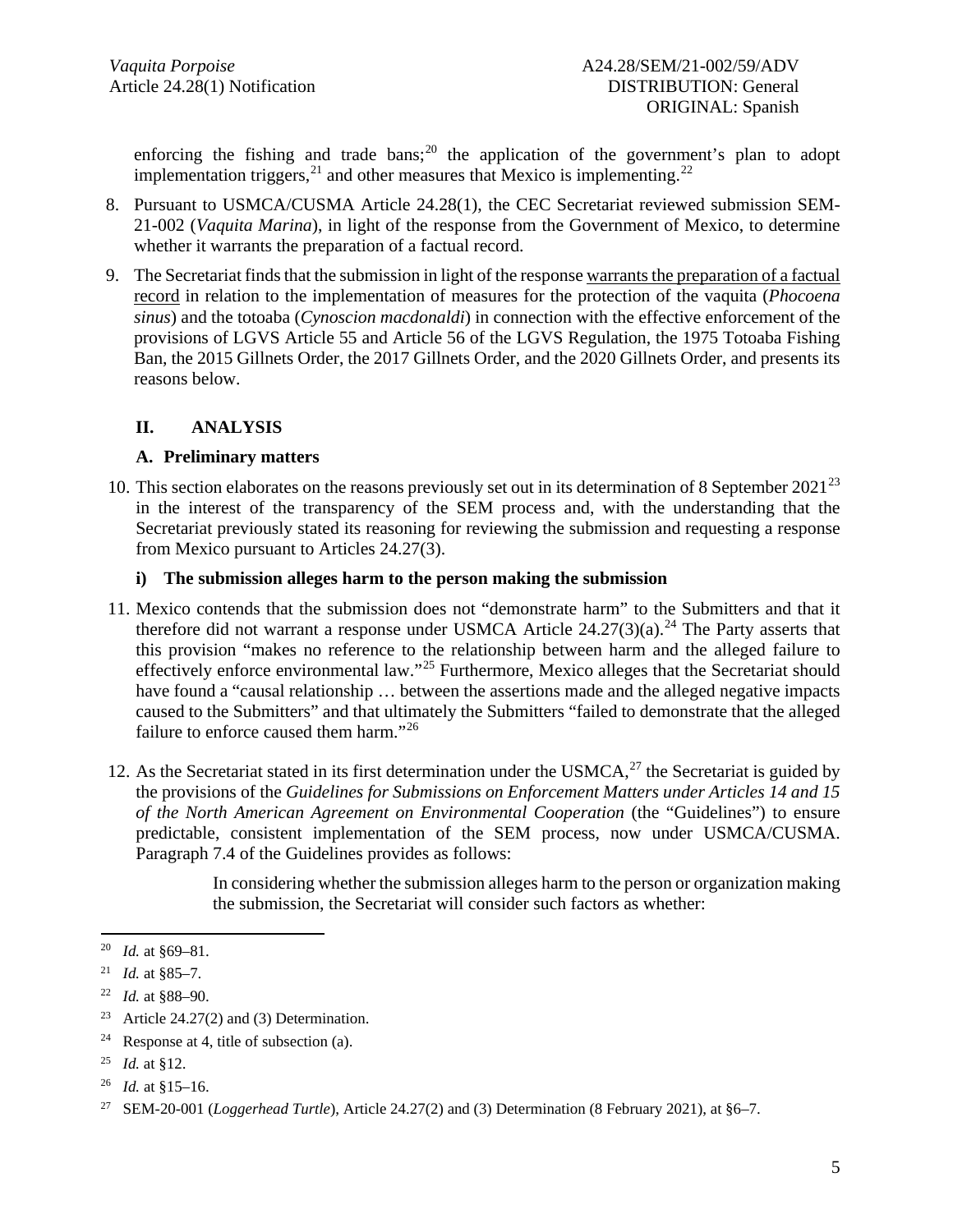- a) the alleged harm is due to the asserted failure to effectively enforce environmental law; and
- b) the alleged harm relates to the protection of the environment or the prevention of danger to human life or health…
- 13. In its Article 24.27(2) and (3) determination, the Secretariat presented information on the gradual loss of vaquita specimens in the Upper Gulf of California; illegal totoaba fishing to the detriment of the vaquita; illegal activities reported since 1976; the inclusion of the totoaba in Appendix I of the *Convention on International Trade in Endangered Species of Wild Fauna and Flora* (CITES); insufficient conservation efforts since the declaration of the Upper Gulf of California and Colorado River Delta Biosphere Reserve (*Reserva de la Biosfera del Alto Golfo de California y Delta del Río Colorado*; the "Biosphere Reserve") in 1993; and documentation of at least two decades of regulation that has allegedly been insufficient in its enforcement.<sup>[28](#page-5-0)</sup> The information presented by the Secretariat was provided by the Submitters, as attachments to the submission, and was cited accordingly. [29](#page-5-1)
- 14. The Secretariat recalls that Mexico has maintained that harm can be demonstrated —in the context of the SEM process—by demonstrating a failure to enforce the law. For instance, in the case of an alleged failure to enforce provisions establishing the "scope of authority regime on environmental impact assessment", a source of "strict liability" on the part of the authority was sufficient to demonstrate harm.<sup>[30](#page-5-2)</sup> The response to SEM-21-002 corroborates the question of harm asserted by the Submitters with respect to the existence of "international trafficking rings for totoaba";[31](#page-5-3) the alleged illicit totoaba exploitation;<sup>[32](#page-5-4)</sup> and recovery of nets "for a total length of  $73,101$  meters," putting the vaquita in imminent danger.<sup>[33](#page-5-5)</sup>
- 15. Thus, the Secretariat considers the question of harm at the request of Mexico and confirms that the submission asserts that a) the alleged harm caused by illegal trade in parts and derivatives of totoaba associated with illicit activities jeopardizing vaquita specimens "is due to the asserted failure to effectively enforce environmental law,"[34](#page-5-6) and b) the alleged harm to both the species *Cynoscion macdonaldi* and *Phocoena sinus* "relates to the protection of the environment."[35](#page-5-7) Therefore, submission SEM-21-002 meets the criterion of Article 24.27(3)(a).
	- **ii) The submission demonstrates that private remedies available under the Party's law have been pursued**

<span id="page-5-4"></span><sup>32</sup> *Id.*

<span id="page-5-0"></span><sup>&</sup>lt;sup>28</sup> Article 24.27(2) and (3) Determination at  $§41$ .

<span id="page-5-1"></span> $^{29}$  In its determinations, the Secretariat follows a rigorous citing practice to its sources, which is maintained throughout all the stages of the process, until the development of factual records. *Cf. Guidelines for Submissions on Enforcement Matters under Articles 14 and 15 of the North American Agreement on Environmental Cooperation [Guidelines],* paragraph 12.2, *in fine*.

<span id="page-5-2"></span><sup>30</sup> SEM-19-002 (*City Park Project*), NAAEC Article 14(3) Response (26 March 2020), at 5-6.

<span id="page-5-3"></span><sup>31</sup> Response at §67.

<span id="page-5-5"></span><sup>33</sup> *Id.*

<span id="page-5-6"></span><sup>&</sup>lt;sup>34</sup> *Cf.* Guidelines, paragraph 7.4(a).

<span id="page-5-7"></span><sup>35</sup> *Id.* at paragraph 7.4(b).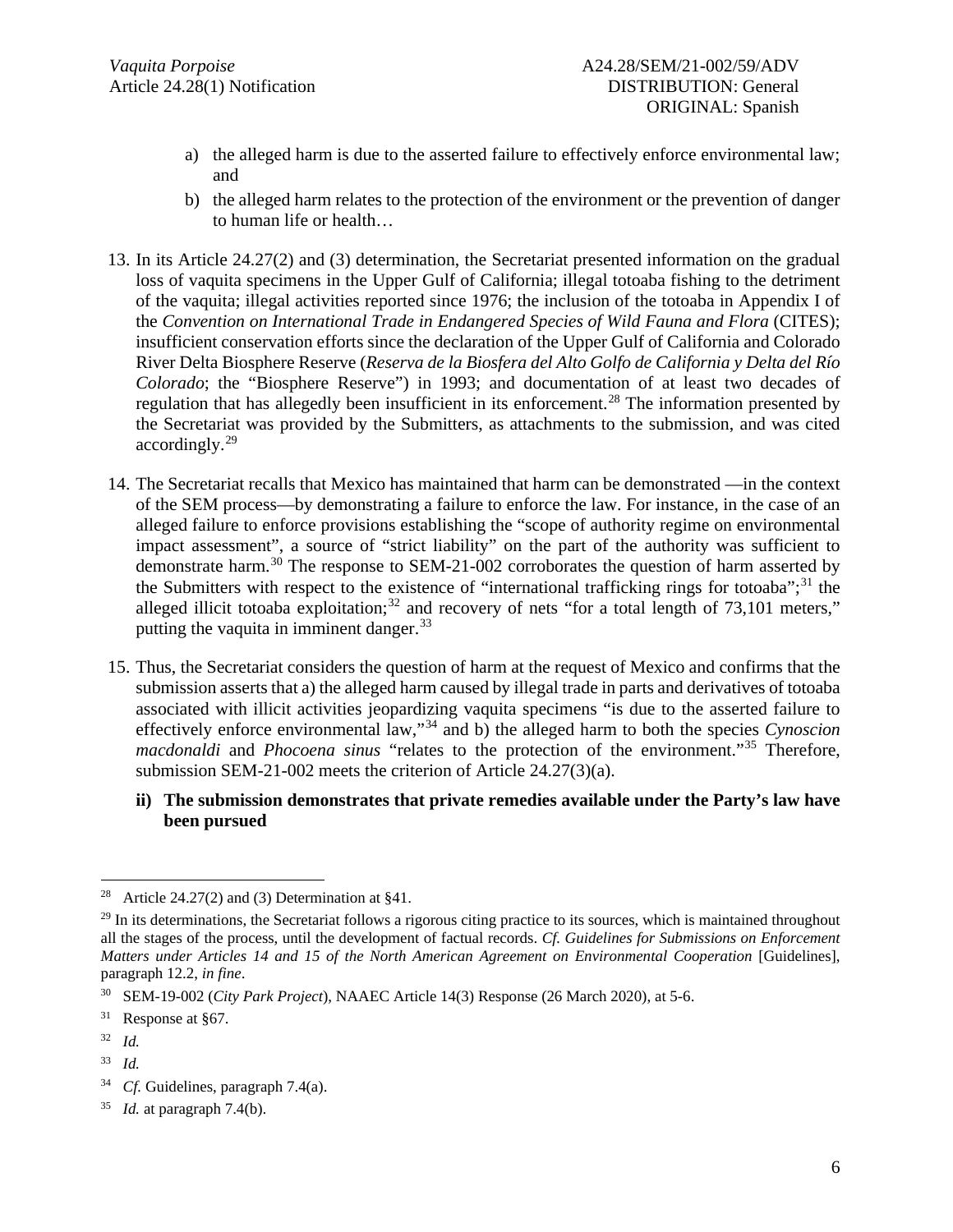- 16. Mexico contends that the Submitters do not demonstrate that they have pursued the remedies available to them under the Party's domestic law. [36](#page-6-0) It contends that Article 189 of the General Ecological Equilibrium and Environmental Protection Act (*Ley General del Equilibrio Ecológico y la Protección al Ambiente*—LGEEPA) and LGVS Article 107, cited in the citizen complaint filed in 2017, are not cited in submission SEM-21-002, $37$  and that the complaint is related to environmental impact approvals.<sup>[38](#page-6-2)</sup>
- 17. Paragraph 7.5(b) of the Guidelines provides that "in considering whether private remedies available under the Party's law...have been pursued...the Secretariat will be guided by whether:"

reasonable actions have been taken by the Submitter to pursue private remedies prior to making a submission, bearing in mind that barriers to the pursuit of some remedies may exist in particular cases.<sup>[39](#page-6-3)</sup>

- 18. During its Article 24.27(3) review, the Secretariat reviewed Appendix C of the submission, containing a citizen complaint (*denuncia popular*) filed by the legal representative of one of the Submitters. [40](#page-6-4)
- 19. The citizen complaint appended by the Submitters was made pursuant to the provisions of the Mexican Constitution (*Constitución Política de los Estados Unidos Mexicanos*), the Convention on Biological Diversity, the International Covenant on Economic, Social, and Cultural Rights, the Additional Protocol to the American Convention on Human Rights in the Area of Economic, Social and Cultural Rights, the FAO Code of Conduct for Responsible Fisheries, the North American Agreement on Environmental Cooperation, the LGEEPA, and its Environmental Impact Assessment Regulation.<sup>[41](#page-6-5)</sup> The citizen complaint cited Mexico's environmental impact law in relation to fishing activities in the Biosphere Reserve and their impact on the effective protection of the vaquita,<sup>[42](#page-6-6)</sup> a matter closely related to the central concerns raised by the Submitters in SEM-21-002.
- 20. The citizen complaint presents arguments on the magnitude of the threats facing the vaquita;<sup>[43](#page-6-7)</sup> it states that the species is listed in NOM-059-Semarnat-2010,<sup>[44](#page-6-8)</sup> and it further states that Mexico has measures for protection of the totoaba and the vaquita in the Upper Gulf of California, including<sup>[45](#page-6-9)</sup>

<span id="page-6-0"></span><sup>36</sup> Response at §17.

<span id="page-6-1"></span><sup>37</sup> *Id.* at §18.

<span id="page-6-2"></span><sup>38</sup> *Id.* at §20(i).

<span id="page-6-4"></span><span id="page-6-3"></span><sup>&</sup>lt;sup>39</sup> Guidelines, paragraph 7.5(b).<br><sup>40</sup> Submission Appendix C: Ci

<sup>40</sup> Submission, Appendix C: Citizen Complaint (*Denuncia Popular*) with respect to the illegal fishing in the Upper Gulf of California (14 March 2017) [Complaint].

<span id="page-6-5"></span><sup>41</sup> Complaint at 1–2.

<span id="page-6-6"></span> $42$  It should be noted that when considering the citizen complaint, the authorities had at their disposal various provisions of environmental impact law relating to the use of natural resources in a protected natural area. These include LGEEPA Articles 28 paragraphs X and XII and 48; Article 81 paragraph II of the Protected Natural Areas Regulation of the LGEEPA, and Articles  $5(R)$  paragraph II,  $5(T)$  paragraph II, and  $54$  of the of the Environmental Impact Assessment Regulation of the LGEEPA.

<span id="page-6-7"></span><sup>43</sup> Complaint at 2.

<span id="page-6-8"></span><sup>44</sup> Mexican Official Standard NOM-059-Semarnat-2010, *Protección ambiental-Especies nativas de México de flora y fauna silvestres-Categorías de riesgo y especificaciones para su inclusión, exclusión o cambio-Lista de especies en riesgo*, DOF, 30 December 2010.

<span id="page-6-9"></span><sup>45</sup> Complaint at 2–3.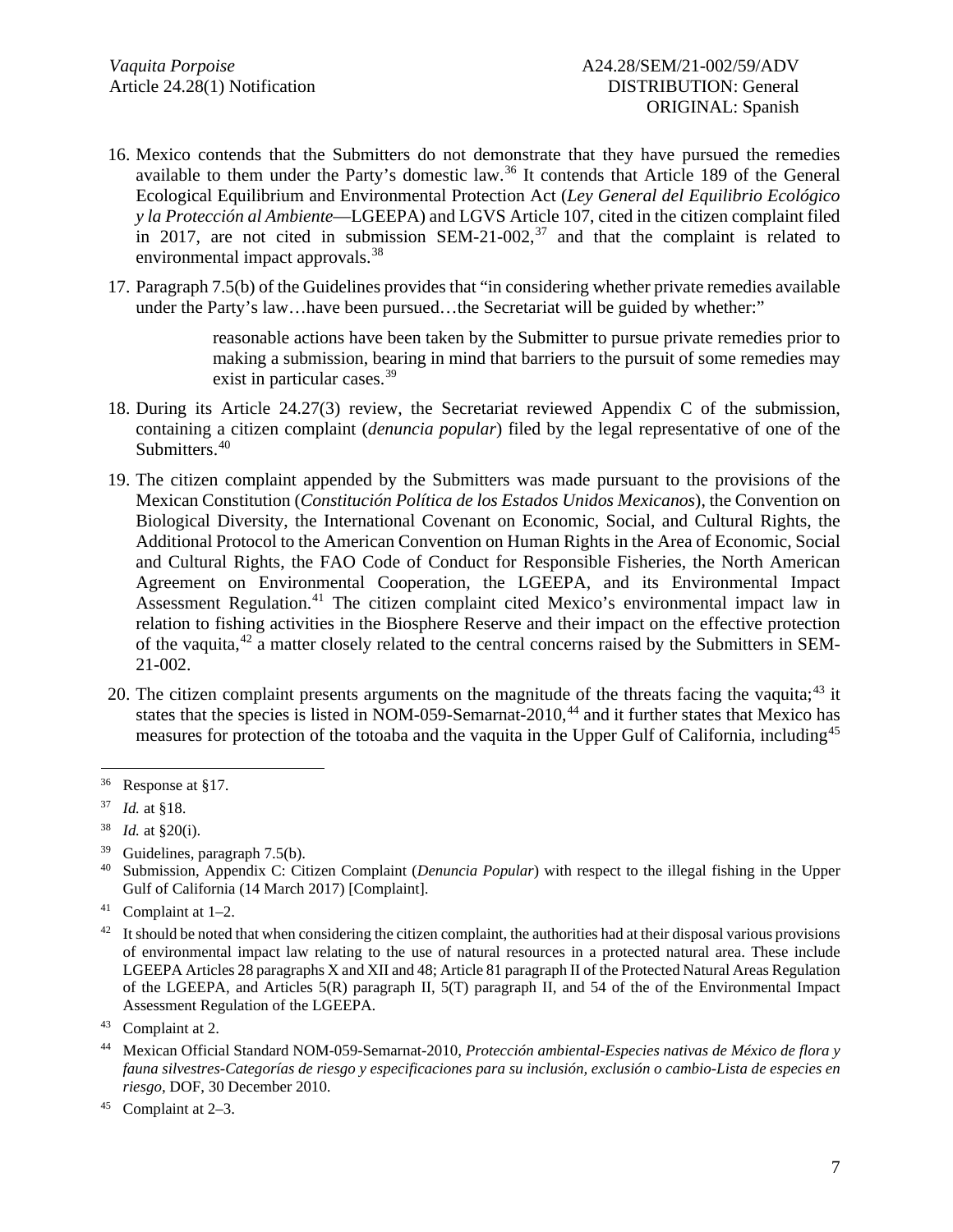the declaration of the Biosphere Reserve covering the vaquita's range, [46](#page-7-0) the *Order Establishing the Refuge Area for the Protection of the Vaquita* (the "2005 Vaquita Refuge Order"), [47](#page-7-1) and the *Protection Plan for the Vaquita within the Refuge Area Located in the Western Portion of the Upper*  Gulf of California (the "Vaquita Protection Plan").<sup>[48](#page-7-2)</sup> Also, the citizen complaint states that the last report of the International Committee for the Recovery of the Vaquita ("CIRVA") notes "a dramatic decline in the population of the species" and recommends a permanent ban on gillnets in the entire known habitat of the vaquita.<sup>[49](#page-7-3)</sup>

- 21. The citizen complaint further states that the 2015 Gillnets Order is in force; that fishing activities are taking place within a protected natural area, and that fishing activities within the Biosphere Reserve have been approved "in contravention of the management and conservation plans for the critical zone as well as the protected area plans for aquatic species."[50](#page-7-4) The complaint requests an extension of the 2015 Gillnets Order in order to avoid greater harm to the vaquita due to fishing activities. [51](#page-7-5)
- 22. The Secretariat finds that the citizen complaint is a reasonable effort to pursue private remedies available in Mexico, and that it states the same concerns raised in the submission about protection measures for the totoaba and the vaquita involving the management of fishing activities within the Biosphere Reserve and its restricted-use subzones that are inhabited by wildlife populations.<sup>[52](#page-7-6)</sup> Therefore, the Secretariat has found no reason to revise its Article 24.27(2) and (3) determination.

### **iii) The submission is not exclusively based on mass media reports**

- 23. Mexico states that SEM-21-002 "is exclusively based on mass media reports"<sup>[53](#page-7-7)</sup> and that the Submitters "make ample reference to newspaper articles in support of the Vaquita Porpoise Submission."<sup>[54](#page-7-8)</sup> The response transcribes some passages from the submission that refer to reports published in various media outlets. [55](#page-7-9)
- 24. USMCA Article 24.27(3)(d) stipulates that in deciding whether to request a response, the Secretariat must be guided by whether "the submission is not drawn *exclusively* from mass media reports."[56](#page-7-10) Paragraph 7.6 of the Guidelines reads as follows:

<span id="page-7-0"></span><sup>46</sup> *Decreto por el que se declara área natural protegida con el carácter de Reserva de la Biósfera, la región conocida como Alto Golfo de California y Delta del Río Colorado, ubicada en aguas del Golfo de California y los municipios de Mexicali, Baja California, de Puerto Peñasco y San Luis Río Colorado, Sonora*, DOF, 10 June 1993.

<span id="page-7-1"></span><sup>&</sup>lt;sup>47</sup> Acuerdo mediante el cual se establece el área de refugio para la protección de la vaquita (Phocoena sinus), DOF, 8 September 2005, online at <https://www.dof.gob.mx/nota\_detalle.php?codigo=2091268&fecha=08/09/2005> [2005 Vaquita Refuge Order].

<span id="page-7-2"></span><sup>48</sup> *Programa de protección de la vaquita marina dentro del área de refugio ubicada en la porción occidental del Alto Golfo de California*, DOF, 29 December 2005, online at [<https://www.dof.gob.mx/nota\\_detalle.php?codigo=2105125&fecha=29/12/2005>](https://www.dof.gob.mx/nota_detalle.php?codigo=2105125&fecha=29/12/2005) [Vaquita Protection Plan].

<span id="page-7-3"></span><sup>49</sup> Complaint at 3.

<span id="page-7-4"></span><sup>50</sup> *Id.* at 10.

<span id="page-7-5"></span><sup>51</sup> *Id.* at 11.

<span id="page-7-6"></span><sup>&</sup>lt;sup>52</sup> *Cf.* Article 54 of the Protected Natural Areas Regulation to the LGEEPA.

<span id="page-7-7"></span><sup>53</sup> Response at 7, heading of subparagraph (c).

<span id="page-7-8"></span><sup>54</sup> *Id.* at §27.

<span id="page-7-9"></span><sup>55</sup> *Id.*

<span id="page-7-10"></span><sup>56</sup> Emphasis added.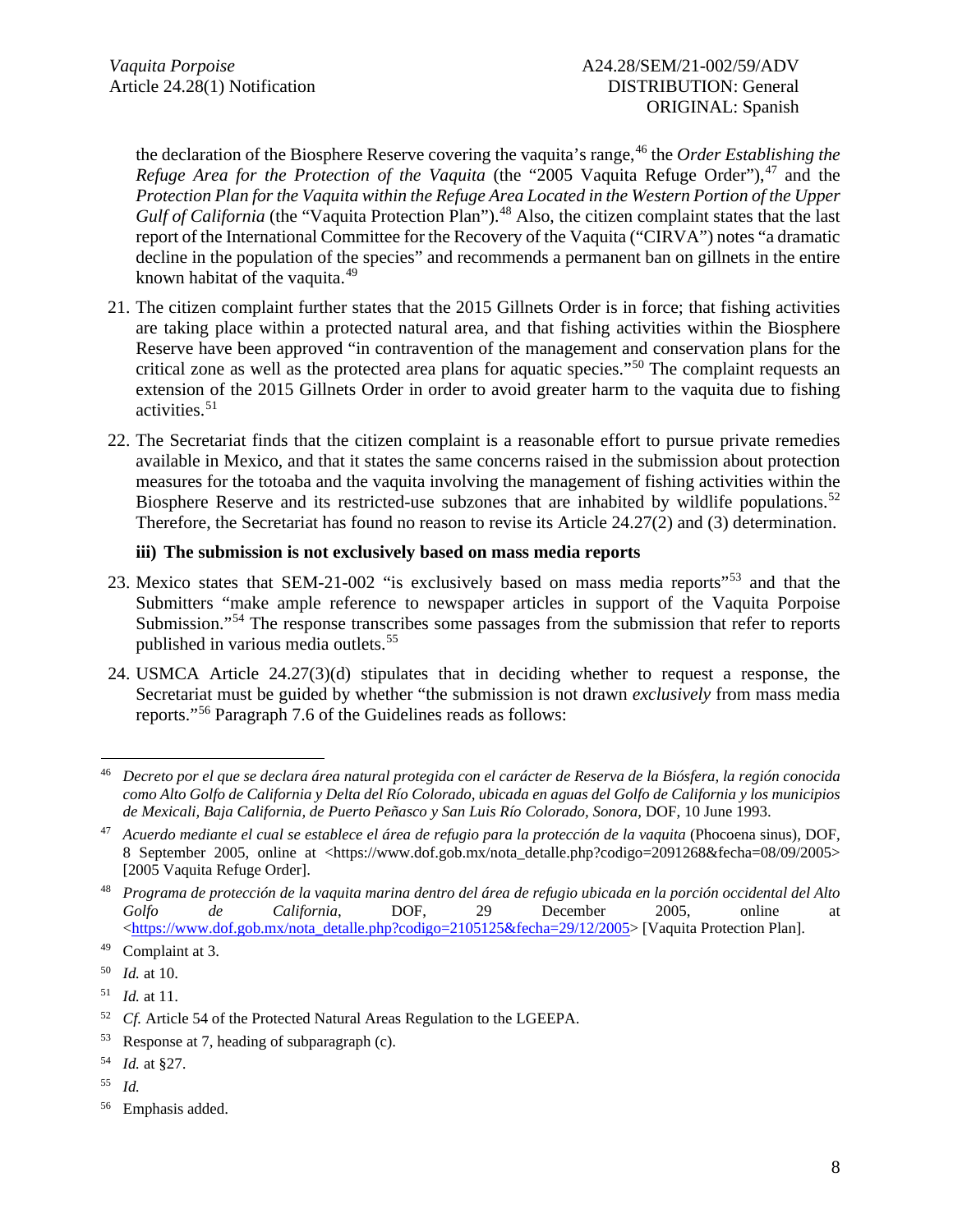In taking into account whether a submission is drawn exclusively from mass media reports... the Secretariat should consider if other sources of information relevant to the assertion(s) in the submission were reasonably available to the Submitter.

- 25. While the submission references reports from various media outlets, the Submitters did not exclusively draw on these reports in making their assertions or use them as the sole basis for their assertions. The Secretariat finds it reasonable that the Submitters note circumstances concerning the illegality of the clandestine fishing that persists in the area, and that the Submitters included relevant reports from the media to provide context. All things considered, the media statements and reports were not a substantive basis for the Secretariat's request for a response from Mexico.
- 26. The Submitter's assertions are based on information and data, from different sources including: the North American Conservation Action Plan for the Vaquita;<sup>[57](#page-8-0)</sup> a report providing an update on the status of the vaquita up to December  $2020$ ;<sup>[58](#page-8-1)</sup> a report published on the IUCN website concerning the number of vaquitas in the Zero Tolerance Area; [59](#page-8-2) the IUCN information sheet on the conservation status of the vaquita;<sup>[60](#page-8-3)</sup> a report prepared by the Environmental Investigation Agency discussing illegal totoaba fishing and its impact on the vaquita population,<sup>[61](#page-8-4)</sup> and various reports issued by CIRVA on the conservation measures implemented by Mexico.<sup>[62](#page-8-5)</sup> The submission also cites, for example, a map by the IUCN addressed to the ministers responsible for Semarnat, Sader, and Semar, urging them to "focus all measures on the sole imminent threat to the species: bycatch in gillnets."<sup>[63](#page-8-6)</sup>
- 27. The Secretariat reiterates that the submission is not based exclusively on mass media reports.

### **iv) The SEM mechanism continues under the USMCA**

28. Mexico argues that "at the moment when the USMCA came into force, it superseded the North American Free Trade Agreement (NAFTA) pursuant to clause 1 of the Protocol; that is, the provisions of NAFTA became invalid, 'without prejudice to those provisions set forth in the

<span id="page-8-0"></span><sup>57</sup> Commission for Environmental Cooperation, "*Phocoena Sinus*: North American Conservation Action Plan," 2008, online at <http://www.cec.org/publications/vaquita/>.

<span id="page-8-1"></span><sup>58</sup> International Union for the Conservation of Nature, Cetacean Specialist Group, *Vaquita update October through December 2020*, 26 January 2021, [Vaquita Update October-December 2020] online at [<www.iucn-csg.org/vaquita](http://www.iucn-csg.org/vaquita-update-october-through-december-2020)[update-october-through-december-2020/>](http://www.iucn-csg.org/vaquita-update-october-through-december-2020).

<span id="page-8-2"></span><sup>59</sup> L. Rojas-Bracho, et al., *Report on using expert elicitation to estimate total unique vaquitas and calves in the Zero Tolerance Area with recommendations for future research efforts*, 2021, online at [<www.iucn-csg.org/wp](http://www.iucn-csg.org/wp-content/uploads/2021/04/Vaquita-Report-on-Using-Expert-Elicitation-Final.pdf)[content/uploads/2021/04/Vaquita-Report-on-Using-Expert-Elicitation-Final.pdf>](http://www.iucn-csg.org/wp-content/uploads/2021/04/Vaquita-Report-on-Using-Expert-Elicitation-Final.pdf).

<span id="page-8-3"></span><sup>60</sup> L. Rojas-Bracho and B.L. Taylor, *Phocoena sinus*: *The IUCN Red List of Threatened Species* 2017, online at < https://www.iucnredlist.org/species/17028/50370296 >.

<span id="page-8-4"></span><sup>61</sup> Environmental Information Agency, *Facing Extinction: Survival of the Vaquita Depends on Eliminating the Illegal Trade in Totoaba,* November 2017, online at [<https://eia-international.org/wp](https://eia-international.org/wp-content/uploads/EIA_Ocean_report_briefing_Vaquita_Final.pdf)[content/uploads/EIA\\_Ocean\\_report\\_briefing\\_Vaquita\\_Final.pdf>](https://eia-international.org/wp-content/uploads/EIA_Ocean_report_briefing_Vaquita_Final.pdf).

<span id="page-8-5"></span><sup>62</sup> International Committee for the Recovery of the Vaquita (CIRVA), *Report of the Eleventh Meeting of CIRVA, La Jolla, California*, 19–21 February 2019; CIRVA, *Report of the Third Meeting of CIRVA, Ensenada, Baja California*, 18–24 January 2004; CIRVA, *Report of the Tenth Meeting of CIRVA, La Jolla, California*, 11–12 December 2017.

<span id="page-8-6"></span><sup>63</sup> International Union for the Conservation of Nature, Species Survival Commission, *Urgent Letter sent from IUCN Species Survival Commission to Mexican Authorities to correct false information about vaquita decline,* 26 March 2021, online in English and Spanish at [<https://iucn-csg.org/urgent-letter-sent-from-iucn-species-survival](https://iucn-csg.org/urgent-letter-sent-from-iucn-species-survival-commission-to-mexican-authorities-to-correct-false-information-about-vaquita-decline/)[commission-to-mexican-authorities-to-correct-false-information-about-vaquita-decline/>](https://iucn-csg.org/urgent-letter-sent-from-iucn-species-survival-commission-to-mexican-authorities-to-correct-false-information-about-vaquita-decline/).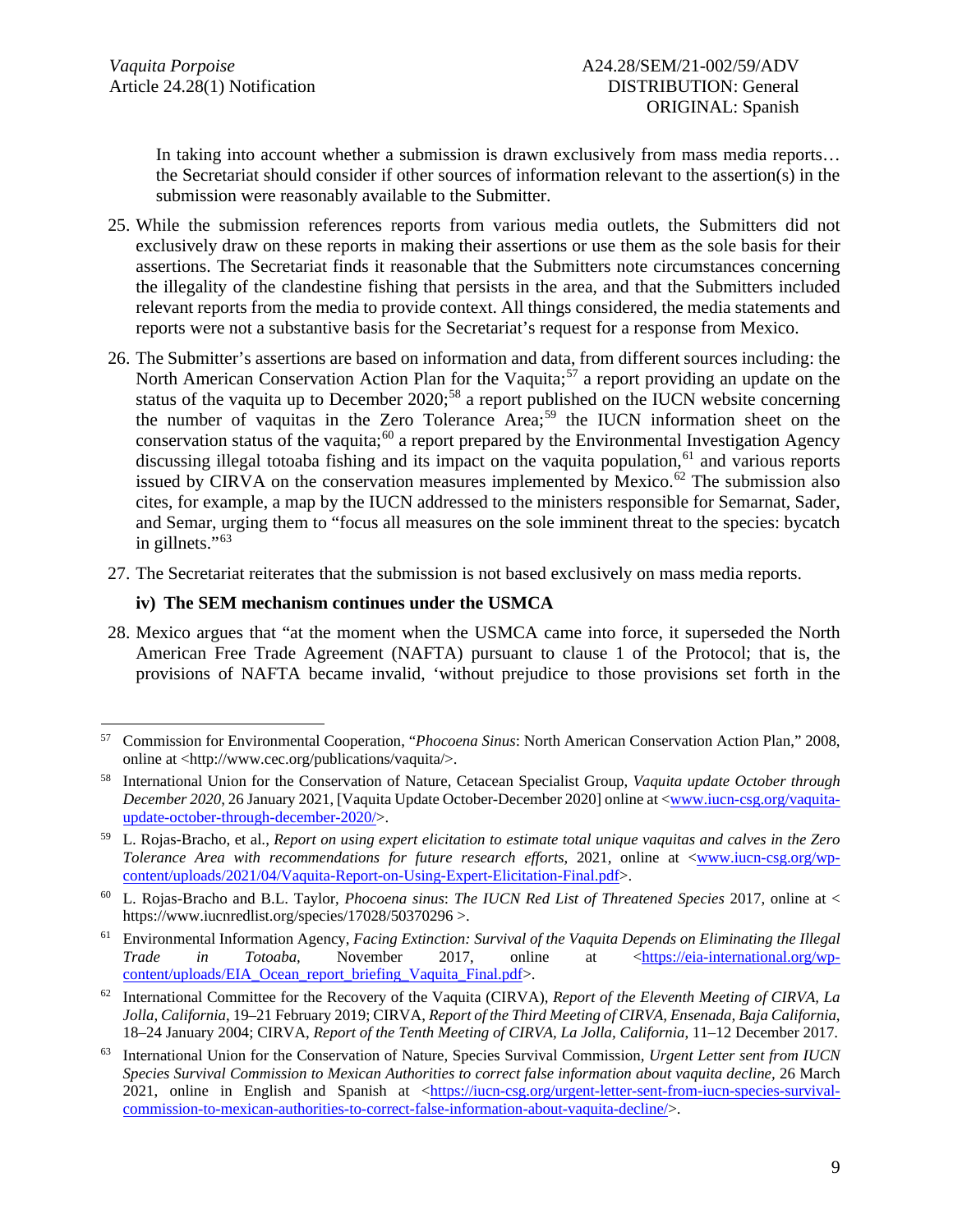USMCA that refer to provisions of the NAFTA.'"[64](#page-9-0) On this basis, Mexico argues that enforcement measures prior to 1 July 2020 should not be reviewed, since this would violate Article 24 of the Vienna Convention on the Law of Treaties.<sup>[65](#page-9-1)</sup> The Secretariat proceeds to consider the good faith principle in the implementation of the USMCA and the potential application of estoppel to Mexico's arguments.

- 29. **The good faith principle and continuity of the SEM process.** The Parties performed their obligations under the NAAEC, when it was in force, and now perform obligations under the USMCA in accordance with the principle of good faith in Article 26 of the Vienna Convention on the Law of Treaties. [66](#page-9-2) The commitments made by the Parties under both agreements must be performed and implemented in good faith.<sup>[67](#page-9-3)</sup>
- 30. The Secretariat, the Parties, and the Council have held that facts relating to the effective enforcement of environmental law that occurred prior to the entry into force of a treaty may produce effects after the date of its entry into force. The Secretariat has stated that facts and acts from prior to the entry into force of a treaty may create ongoing obligations and are relevant to clarifying whether there are failures to effectively enforce environmental law.<sup>[68](#page-9-4)</sup> The Secretariat has maintained that an environmental law enforcement obligation may arise from an ongoing or persistent situation.[69](#page-9-5)
- 31. The Council has instructed the Secretariat to prepare factual records including relevant facts from prior to the entry into force of the NAAEC. For example, in *Cozumel,* the Council instructed the Secretariat:

in developing the factual record, to consider whether the Party concerned "is failing to effectively enforce its environmental law" since the NAAEC's entry into force on January 1, 1994. In considering such an alleged failure to effectively enforce, relevant facts that existed prior to January 1, 1994, may be included in the factual record;<sup>[70](#page-9-6)</sup>

32. These instructions were repeated in many CEC Council resolutions, allowing consideration of facts that occurred prior to the entry into force of the NAAEC.<sup>[71](#page-9-7)</sup>

<span id="page-9-0"></span><sup>64</sup> Response at §34.

<span id="page-9-1"></span><sup>65</sup> Vienna Convention on the Law of Treaties, done at Vienna, Austria on 23 May 1969, DOF, 14 January 1975.

<span id="page-9-2"></span><sup>66</sup> *Id.,* Article 26: "*Pacta sunt servanda.* Every treaty in force is binding upon the parties to it and must be performed by them in good faith."

<span id="page-9-3"></span><sup>67</sup> *Cf.* R.K. Gardiner, *Treaty Interpretation* (New York: Oxford University Press, 2008), at 152: In its general role, good faith is included in the Vienna Convention's fundamental proposition on the law of treaties, in its article 26, that treaties establish binding obligations for the parties 'and must be performed by them in good faith'.

<span id="page-9-4"></span><sup>68</sup> SEM-96-001 (*Cozumel*), NAAEC Article 15(1) Notification (7 June 1996), p.6: "In light of the possibility that a present duty to enforce may originate from, in the language of the Vienna Convention, a situation which has not ceased to exist, the Secretariat does not view the further study of this matter as constituting retroactive application of the NAAEC, nor would such study contravene the language of Article 14 of the NAAEC."

<span id="page-9-5"></span><sup>69</sup> SEM-97-001 (*BC Hydro*), NAAEC Article 15(1) Notification (27 April 1998), at 15 ("if a situation arising in the past continues to exist, it may be the subject of an Article 14 submission").

<span id="page-9-6"></span><sup>70</sup> SEM-96-001 (*Cozumel*), Council Resolution 96-08 (2 August 1996), p. 2 (emphasis added).

<span id="page-9-7"></span><sup>71</sup> See SEM-96-001 (*Cozumel*), Council Resolution 96-08 (2 August 1996); SEM-97-001 (*BC Hydro*), Council Resolution 98-07 (24 June 1998); SEM-97-002 (*Río Magdalena*), Council Resolution 02-02 (7 March 2002); SEM-97-006 (*Oldman River II*), Council Resolution 01-08 (16 November 2001); SEM-98-006 (*Aquanova*), Council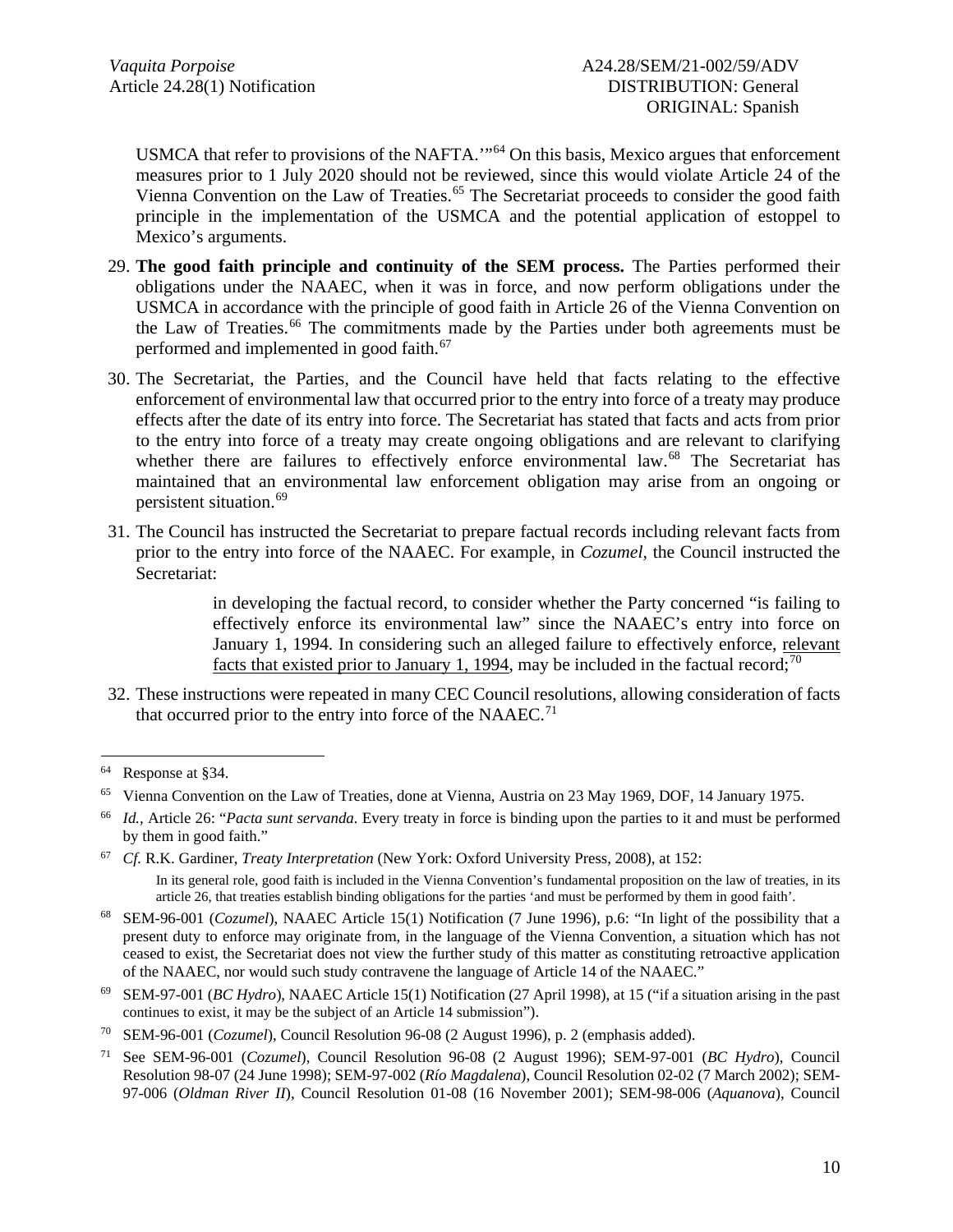- 33. The desire to continue the SEM process following the conclusion of NAAEC is corroborated in various instruments. For example, the preamble to USMCA Chapter 24 acknowledges the intent of the Parties to promote the effective enforcement of environmental law; the preamble to the ECA affirms the long history of cooperation under the NAAEC and the desire of the Parties to "build on this engagement";<sup>[72](#page-10-0)</sup> ECA Article 2(3) has stipulations guaranteeing the continuity of the CEC according to the same modalities under which it was created,<sup>[73](#page-10-1)</sup> and ECA Article 2(4) stipulates that submissions originally filed under NAAEC Article 14 will continue to be processed in accordance with that agreement.<sup>[74](#page-10-2)</sup>
- 34. It may be observed that the obligation to continue to implement the SEM process did not come into being at the entry into force of the USMCA; rather, it is an uninterrupted commitment agreed to by the Parties on 1 January 1994, as may be ascertained from an analysis of the ECA and from the Parties' acts in implementing the USMCA.
- 35. **Estoppel and continuity of the USMCA.** Estoppel precludes a party from taking a legal position in contradiction of its previous stance when another party has relied on that position either to the advantage of the first party or to the detriment of the second party.<sup>[75](#page-10-3)</sup> Mexico has indicated its intention to continue implementation of the SEM process. In its response to submission SEM-20- 001 (*Loggerhead Turtle*), for example, Mexico discussed enforcement activities that occurred prior to 1 July 2020.<sup>[76](#page-10-4)</sup> Now, with respect to submission SEM-21-002, the Party offered information in the appendices to the response on inspection and surveillance measures taken prior to the entry into

Resolution 01-09 (16 November 2001); SEM-99-002 (*Migratory Birds*), Council Resolution 01-10 (16 November 2001); SEM-00-004 (*BC Logging*), Council Resolution 01-12 (16 November 2001); SEM-00-005 (*Molymex II*), Council Resolution 02-03 (17 May 2002); SEM-02-001 (*Ontario Logging*), Council Resolution 04-03 (12 March 2004); SEM-02-003 (*Pulp and Paper*), Council Resolution 03-16 (11 December 2003); SEM-03-003 (*Lake Chapala II*), Council Resolution 08-01 (30 May 2008); SEM-03-004 (*ALCA-Iztapalapa II*), Council Resolution 05-05 (9 June 2005); SEM-03-005 (*Montreal Technoparc*), Council Resolution 04-05 (20 August 2004); SEM-04-005 (*Coal-fired Power Plants*), Council Resolution 08-03 (23 June 2008).

<span id="page-10-0"></span><sup>72</sup> ECA, Preamble.

<span id="page-10-1"></span><sup>73</sup> This is confirmed, for example, by the *Headquarters Agreement between the Government of Canada and the Commission for Environmental Cooperation*, which took effect on 5 October 2020 and confirms the CEC's status as an international organization. The same is true for the list of international organizations in the United States.

<span id="page-10-2"></span>This is the case for the following submissions that were active as at the date of entry into force of the USMCA: SEM-18-002 (*Metrobús Reforma*), SEM-19-002 (*City Park Project*), and SEM-18-003 (*Hydraulic Fracturing in Nuevo León*).

<span id="page-10-3"></span><sup>75</sup> International Law Commission, *Yearbook of the International Law Commission,* vol. 2 (1963), A/CN.4/SER.A/1963/ADD.1 (*per* SR Waldock), at 40, quoted in S. Reinhold, "Good faith in international law," *UCL Journal of Law and Jurisprudence* 2(1): 40–63 (2013), at 54:

Under the principle of estoppel, a party is not permitted to take up a legal position that is in contradiction with its own previous representations or conduct, when another party has been led to assume obligations towards, or attribute rights to the former party in reliance upon such representations or conduct.

The Inter-American Court of Human Rights has been recognizing in its jurisprudence the general principle that a State that is taking a legal position cannot contradict itself in future positions. *See:* International Legal Office for Cooperation and Development, *Solicitud de Opinión Consultiva presentada por la República de Ecuador*, hearing 24-25 August 2017, and Inter-American Court of Human Rights. Case of Abrill Alosilla et al. *v* Peru. Sentence. Judgment of March 4, 2011 (Merits, Reparations and Costs).

<span id="page-10-4"></span><sup>76</sup> SEM-20-001 (*Loggerhead Turtle*), Article 24.27(4) Response (28 May 2021), at 10-12 (information on actions conducted by Semar between 2017-2021; by Conapesca between 2016-2021; by Profepa between 2015-2021; and, by Conanp between 2017-2019. Also, Mexico submitted the Semarnat Report of Activities (2017-2018), among other documents dated prior to 1 July 2020).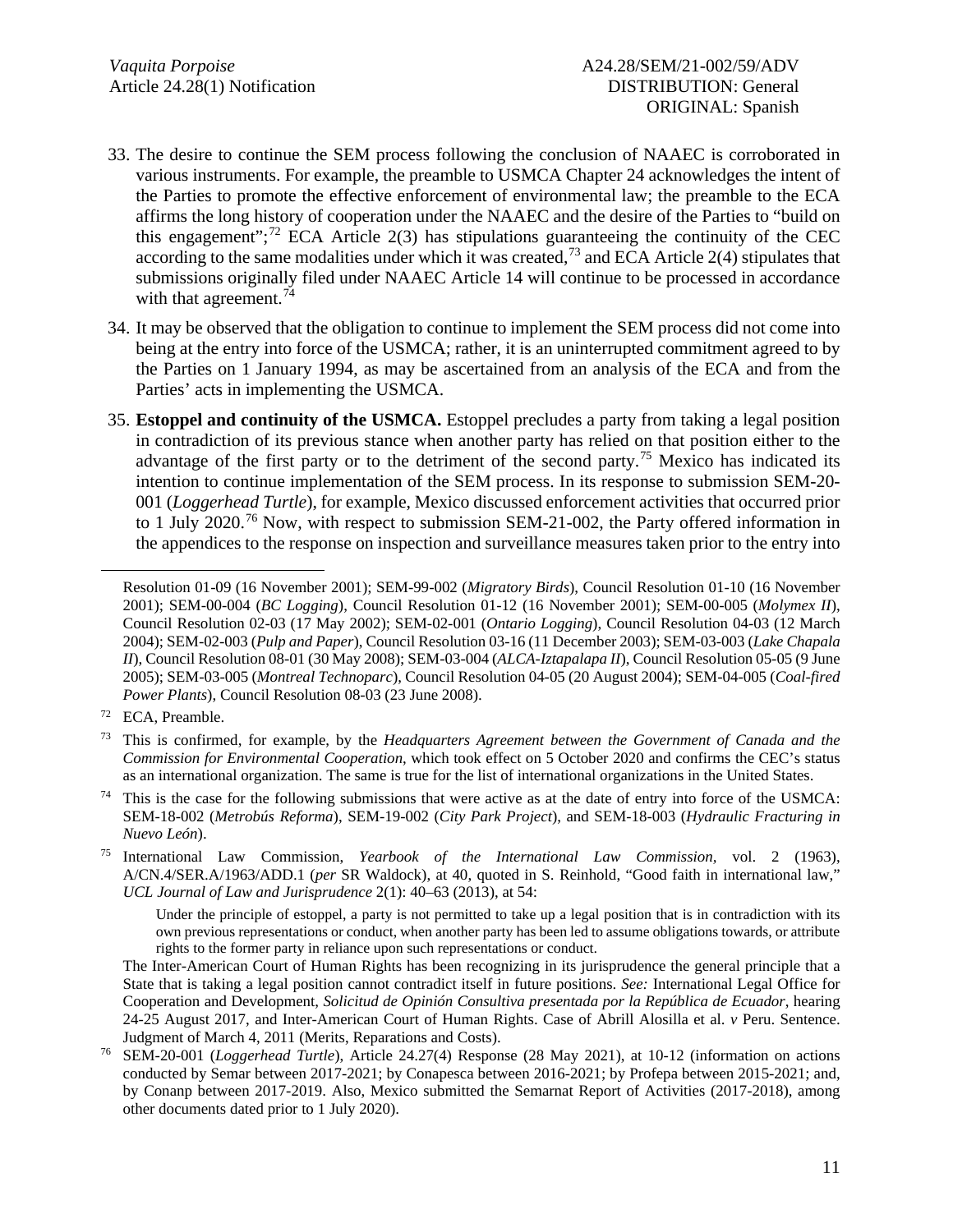force of the USMCA that influence the current status of the vaquita and the totoaba. Nor can it be ignored that Mexico has cited the Guidelines, established in accordance with the NAAEC, for procedural acts relating to submission SEM-21-002.<sup>[77](#page-11-0)</sup> Canada, for its part, offered relevant factual information dating from before the entry into force of the USMCA in its response to the *Fairview Terminal* submission. [78](#page-11-1)

- 36. It would be contrary to the practice that the Parties have established when implementing the NAAEC and the USMCA in good faith if Mexico maintains a new interpretation of the SEM process. The acts of the Parties reflect that they did not terminate their ongoing commitment to implementing the SEM process; indeed, they have shown good faith in implementing it as an ongoing obligation since 1 January 1994.<sup>[79](#page-11-2)</sup>
- 37. The Secretariat confirms that a response from Mexico was merited with regard to the facts in submission SEM-21-002 and that this included actions occurring prior to the entry into force of the USMCA and with effects that persist. This is consistent with good faith in the implementation of the USMCA Parties' obligations. The Secretariat invites the Council to reiterate statements in line with those made in previous Council Resolutions to allow the SEM process to consider relevant facts existing prior to the entry into force of the USMCA.

### **B. On the assertions in submission SEM-21-002**

- 38. The Secretariat proceeds to consider whether, in light of Mexico's response, the preparation of a factual record is warranted regarding the asserted failure to effectively enforce measures in connection with the deaths of vaquita porpoise (*Phocoena sinus*) and the illegal fishing of totoaba (*Cynoscion macdonaldi*) specimens.
- 39. The Secretariat bears in mind that imposing sanctions is not a Party's only means to enforce the law and that it has to prioritize its inspection and surveillance efforts on sites where wildlife parts and derivatives are handled, as well as where the transport, import, and export thereof take place.
- 40. Mexican law prescribes various means for the government to conduct wildlife and habitat law enforcement. In particular, with respect to punitive acts of law enforcement, LGVS Article 5 paragraph IX recognizes that the authorities must observe:

Criteria in order for sanctions to play not only a punitive role but also to translate into measures contributing to and favoring the transition to sustainable development; as well as for focusing on inspection efforts at sites where services are provided for taking, marketing, processing, handling, and preparation of wildlife parts and derivatives, and those where the transport, import, and export thereof take place.<sup>[80](#page-11-3)</sup>

<span id="page-11-0"></span><sup>77</sup> Semarnat, Legal Affairs Coordinating Unit (*Unidad Coordinadora de Asuntos Jurídicos*), file no. 112/2014 (4 November 2021), whereby Mexico gave notice of an extension of the period in which to file a Party response pursuant to paragraph 19.9 of the Guidelines.

<span id="page-11-1"></span><sup>78</sup> SEM-21-001 (*Fairview Terminal*), Article 24.27(4) Response (28 June 2021), at 4–5.

<span id="page-11-2"></span><sup>&</sup>lt;sup>79</sup> The Parties' commitment to implement the SEM process in NAAEC Articles 14 and 15—and now under USMCA is different from the obligation to effectively enforce environmental law in NAAEC Article 5(1). This obligation was replicated in USMCA Article 24.4(1). Compliance with NAAEC Article 5(1) and USMCA Article 24.4(1) obligations are enforceable among the Parties through compliance mechanisms set out in the relevant sections of each agreement. For NAAEC, this is Part Five: "Consultation and Resolution of Disputes"; for the USMCA, it is Article 24.29: "Environment Consultations" (*et seq.*).

<span id="page-11-3"></span><sup>80</sup> LGVS Article 5 paragraph IX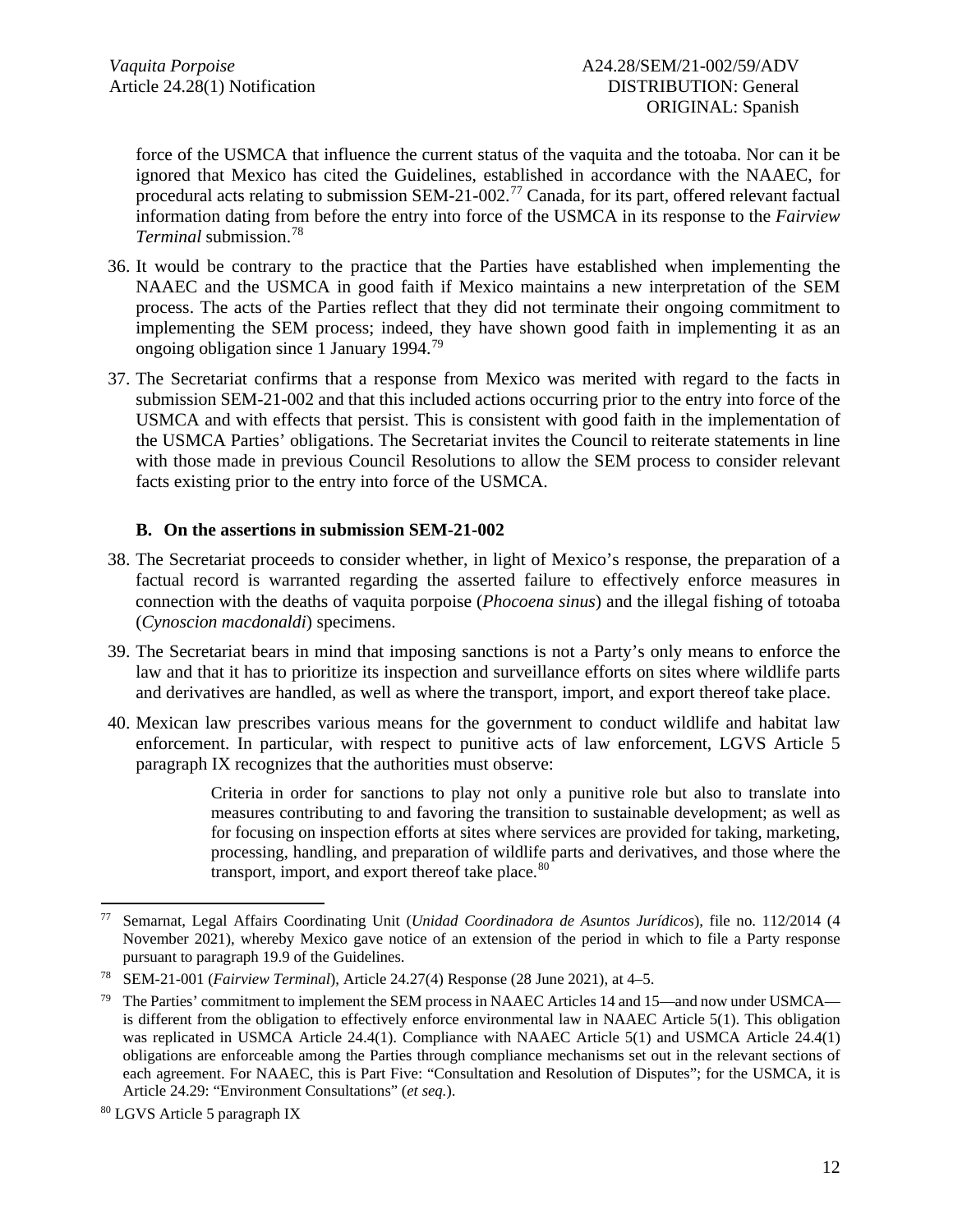Thus, the implementation of inspection and surveillance measures is one criterion for the effective enforcement of environmental law.

### **i) Effective enforcement of LGVS Article 55 and Article 56 of the LGVS Regulation**

- 41. The Submitters assert that Mexico is failing to effectively enforce LGVS Article 55,<sup>[81](#page-12-0)</sup> by failing to take measures to effectively enforce CITES in connection with illegal trafficking in totoaba (*Totoaba macdonaldi*). The totoaba is listed in CITES Appendix I.
- 42. The Submitters assert that Mexico is failing to effectively enforce LGVS Article 55 that establishes:

The import, export, or re-export of wildlife specimens, parts, and derivatives included in the Convention on International Trade in Endangered Species of Wild Fauna and Flora shall be conducted in accordance with said Convention, the provisions of this Act, and the provisions flowing from it, it being prohibited to import, export, re-export, and/or market ivory in violation of the international treaties to which Mexico is a party and of the applicable legislation.<sup>[82](#page-12-1)</sup>

43. Also, the Submitters assert that Mexico is failing to effectively enforce Article 56 of the LGVS Regulation**,** [83](#page-12-2) which provides:

> The import, export, and re-export of biological materials of species included in the appendices to CITES shall be subject to the provisions of said Convention.

- 44. The legal framework and procedures established by CITES allow the parties to the Convention to regulate international trade in species listed in its appendices under a system of authorizations and certificates. Appendix I of CITES lists endangered species that are or may be affected by trade. Trade in such species is "subject to particularly strict regulation in order not to endanger further their survival and must only be authorized in exceptional circumstances."[84](#page-12-3) In this respect, CITES establishes the requirements for the export, re-export, and import of specimens, which includes inspection by the scientific and administrative authorities of the states participating in the export and import in question. [85](#page-12-4)
- 45. To support the assertion that Mexico is failing to effectively enforce Article 56 of the LGVS Regulation, the Submitters maintain that Mexico has not implemented measures to restrict "the import, export and re-export of biological material of species included in the appendices of CITES"[86](#page-12-5) This applies specifically to the totoaba (*Totoaba macdonaldi*), which is included in CITES Appendix I. The totoaba is considered endangered; it may be affected by trade, and it is subject to particularly strict regulation in order not to endanger further its survival. Its commercial use is authorized only under exceptional circumstances. <sup>[87](#page-12-6)</sup>
- 46. In its response, Mexico contends that the General Wildlife Branch (*Dirección General de Vida Silvestre—*DGVS) of the Ministry of the Environment and Natural Resources (*Secretaría de Medio Ambiente y Recursos Naturales—*Semarnat) is the CITES administrative authority in Mexico and that the LGVS and LGVS Regulations cited in the submission are being implemented in Mexico

<span id="page-12-0"></span><sup>81</sup> Submission at 2.

<span id="page-12-1"></span> $^{82}$  LGVS, Article 55.<br> $^{83}$  *Id at* 5–6

<span id="page-12-2"></span>*Id.* at 5–6.

<span id="page-12-3"></span><sup>84</sup> CITES Article II(1).

<span id="page-12-4"></span><sup>85</sup> *Id*. Article III.

<span id="page-12-5"></span><sup>86</sup> Submission at 5–6.

<span id="page-12-6"></span><sup>&</sup>lt;sup>87</sup> CITES, Appendices I, II, and III, online at  $\langle \frac{https://cites.org/eng/app/appendices.php>}{https://cites.org/eng/app/appendices.php>}.$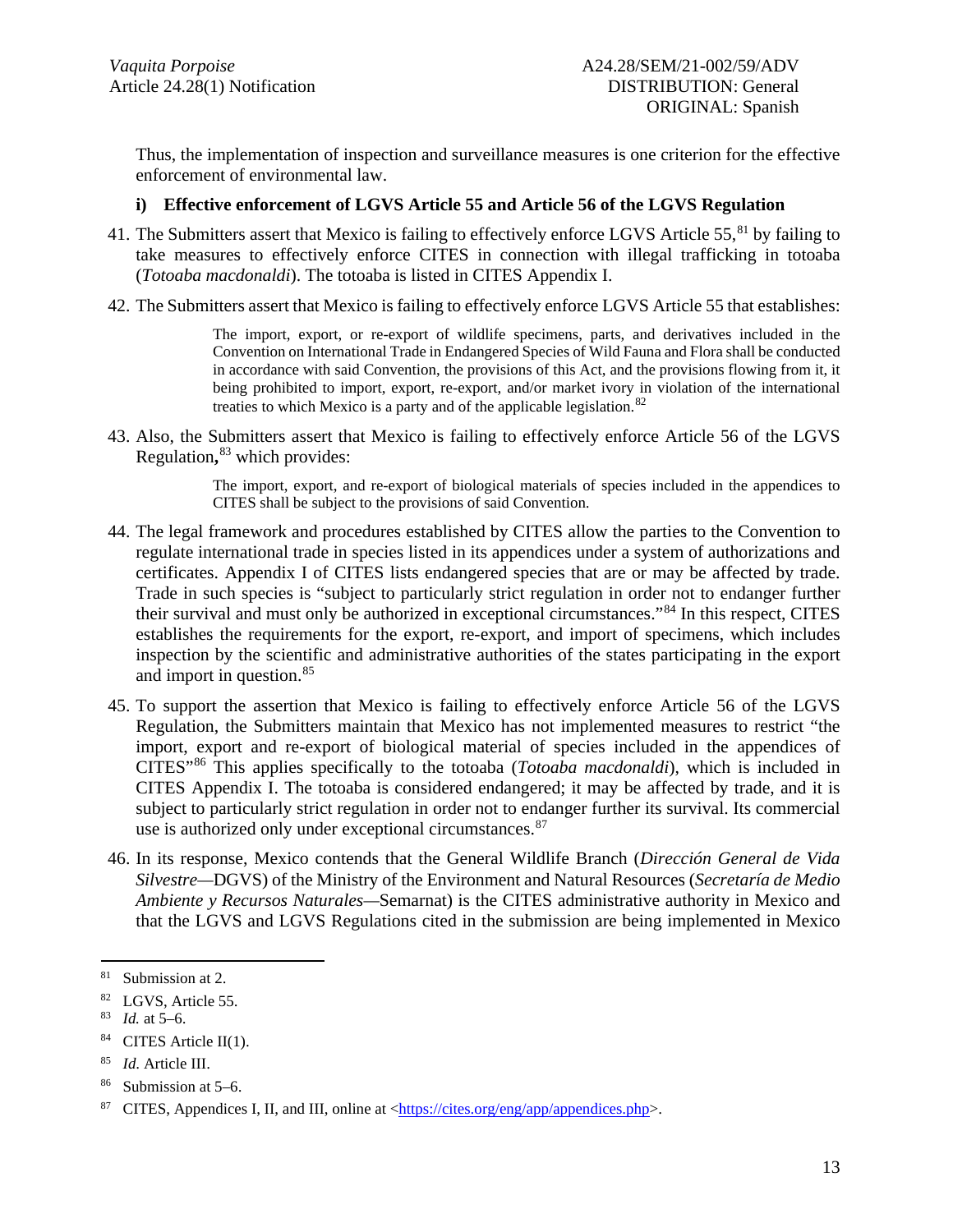by means of "authorization, permit, or certificate for the import, export, or re-export of wildlife specimens, parts, and derivatives" registered with the National Regulatory Improvement Commission (*Comisión Federal de Mejora Regulatoria*—"Cofemer"). [88](#page-13-0) The Party also states that this is sufficient for compliance with the provisions of CITES related to permits and certificates. According to the Party, the DGVS reports "no record of any complaint filed by any oversight body, ministerial authority, or the Convention itself concerning any alleged failure to enforce Article 55 of the General Wildlife Act or Article 56 of its regulation."[89](#page-13-1)

- 47. The Secretariat, however, did not identify information in the response on how Mexico, acting through the DGVS, is implementing LGVS Article 55 and Article 56 of the LGVS Regulation. For example, the response does not explain how the DGVS consults with other scientific and law enforcement entities such as the National Biodiversity Commission (*Comisión Nacional para el Conocimiento y Uso de la Biodiversidad*—Conabio), the National Aquaculture and Fisheries Commission (*Comisión Nacional de Acuacultura y Pesca—*Conapesca), the National Fisheries Institute (*Instituto Nacional de Pesca—*Inapesca), Profepa, and others. [90](#page-13-2) The response does not discuss horizontal coordination through the Interministerial Monitoring Committee (*Comité Intersecretarial de Seguimiento*) of CITES in Mexico to prevent illegal trade in totoaba; it does not state whether there are operational activities addressing CITES compliance in the North American region within the framework for implementation of LGVS and its regulations; it does not explain whether the Trilateral Committee for Wildlife and Ecosystem Conservation and Management is operating; it does not state whether permits for the operation of facilities for raising totoaba in captivity have been considered or granted. The response does not address commitments between Mexico, the United States, and China within the CITES framework, nor does it state whether there is an ongoing exchange of information; or whether there is coordination and wildlife-related intelligence activities, specifically with respect to transportation, distribution, and consumption of totoaba. The response does not describe how all of this is incorporated into the DGVS's enforcement decisions and policies in the context of its efforts to effectively enforce the environmental law in question.
- 48. The Secretariat finds that the response is insufficient to appreciate the magnitude of the problem of illegal traffic in totoaba. A factual record could provide information on Mexico's efforts to implement strategies and the effectiveness of its measures to enforce LGVS Article 55 and Article 56 of the LGVS Regulation to effectively control illegal traffic in totoaba within the CITES framework. As context for the Secretariat's recommendation, the Second Comprehensive Report to CITES (December 2021), attached by Mexico to its response, states as follows:

It must be acknowledged, however, that despite the will of the Government of Mexico and its partners in this matter, such as China and the United States of America, clandestine fishing and illegal trade in swim bladders continue to exist, at a smaller scale than that which occurred years ago, but they have not been eradicated. This underscores the imperative and urgent need for both Mexico and the countries identified as intermediate and final destinations for these products to be more involved, individually and cooperatively, in

<span id="page-13-0"></span>Response at §37.

<span id="page-13-1"></span><sup>89</sup> *Id.* at §39.

<span id="page-13-2"></span><sup>&</sup>lt;sup>90</sup> See Conabio, Directory of CITES authorities in Mexico, online at  $\langle$ https://www.biodiversity.gob.mx/planeta/cites/index/directorio-de-authorities-cites-mexico>.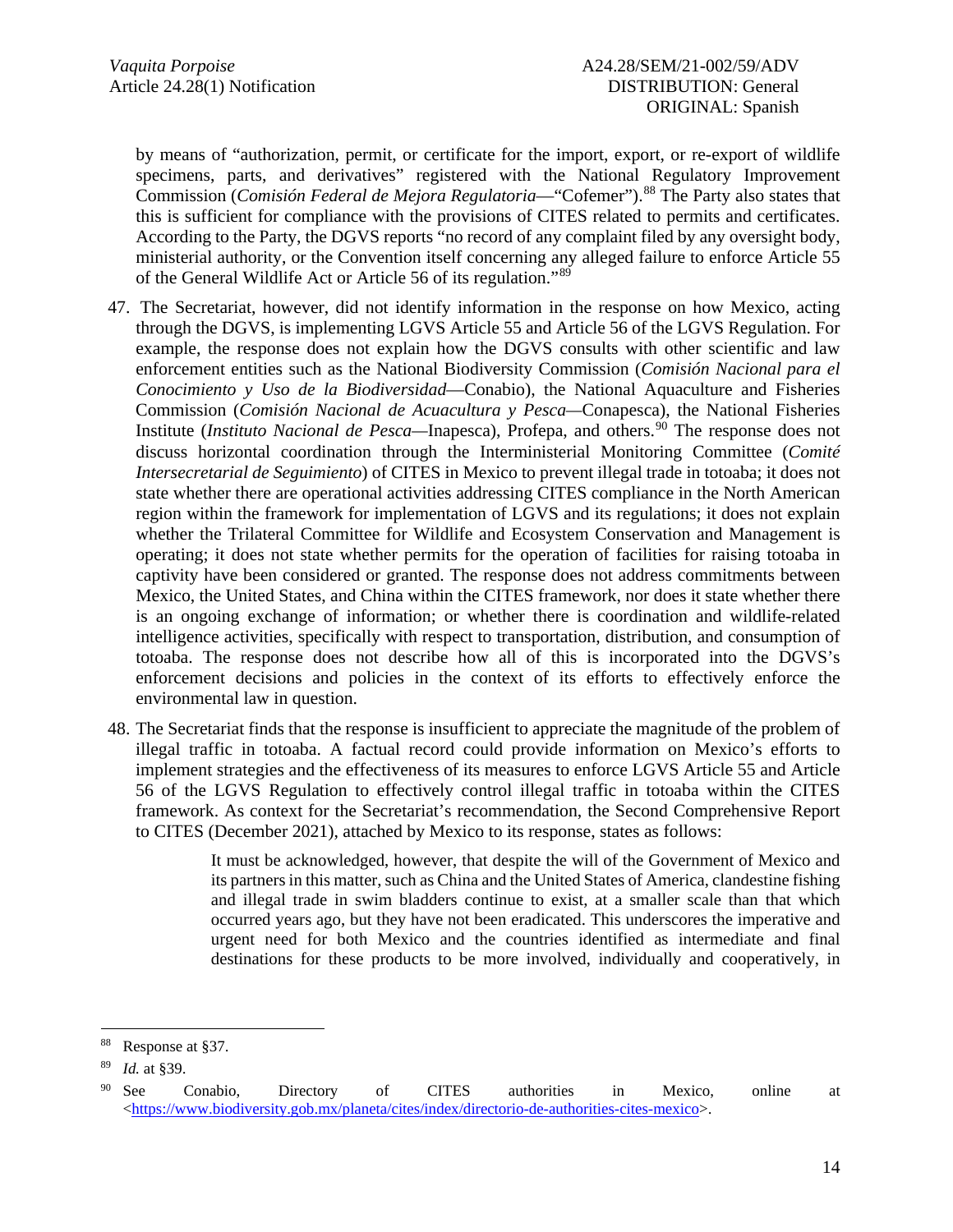interdicting these environmental crimes, which are ultimately attacks on the rights of persons in that they deprive us of a healthy environment for our development and well-being.<sup>[91](#page-14-0)</sup>

#### **ii) Effective enforcement of the 1975 Totoaba Fishing Ban**

49. The Submitters assert that Mexico is failing to effectively enforce the 1975 Totoaba Fishing Ban. The order imposing the ban acknowledges that the population statistics for the totoaba "exhibit a notably declining pattern" in the areas of Santa Clara Peñasco and San Felipe, as well as in the vicinity of the mouth of the Colorado River, the Islas Encantadas, Santa Inés Bay, and San Rafael Bay;<sup>[92](#page-14-1)</sup> that the decline in its population continues despite the measures taken to restrict the catch throughout the year;<sup>[93](#page-14-2)</sup> that due to its limited distribution, the totoaba is particularly vulnerable to commercial and sport fishing;<sup>[94](#page-14-3)</sup> and that a total ban on totoaba fishing in the Gulf of California is therefore established with the aim of protecting the species.<sup>[95](#page-14-4)</sup> The ban prescribed by the order covers the area in the Gulf of California, between Río Fuerte, Sinaloa and Bahía Concepción, Baja California Sur, as shown in Figure 1.

### **Figure 1. Approximate boundaries of the area established in the 1975 Totoaba Fishing Ban**



Source: CEC Secretariat, based on the 1975 Totoaba Fishing Ban

<span id="page-14-3"></span><sup>94</sup> *Id.* at fifth recital.

<span id="page-14-0"></span><sup>91</sup> Response, Appendix MX-023, *Acciones emprendidas y resultados obtenidos para la protección y conservación de la vaquita marina (*Phocoena sinus*) y la totoaba (*Totoaba macdonaldi*)*, *2º Informe Exhaustivo ante la Convención sobre el Comercio Internacional de Especies Amenazadas de Fauna y Flora Silvestre* (CITES), Profepa, December 2021, at 3, online at: <https://cites.org/sites/default/files/eng/com/sc/74/S-SC74-28-05-A3.pdf>.

<span id="page-14-1"></span><sup>&</sup>lt;sup>92</sup> 1975 Totoaba Fishing Ban, second recital.

<span id="page-14-2"></span><sup>93</sup> *Id.* at third recital.

<span id="page-14-4"></span><sup>95</sup> *Id.* at Article 1.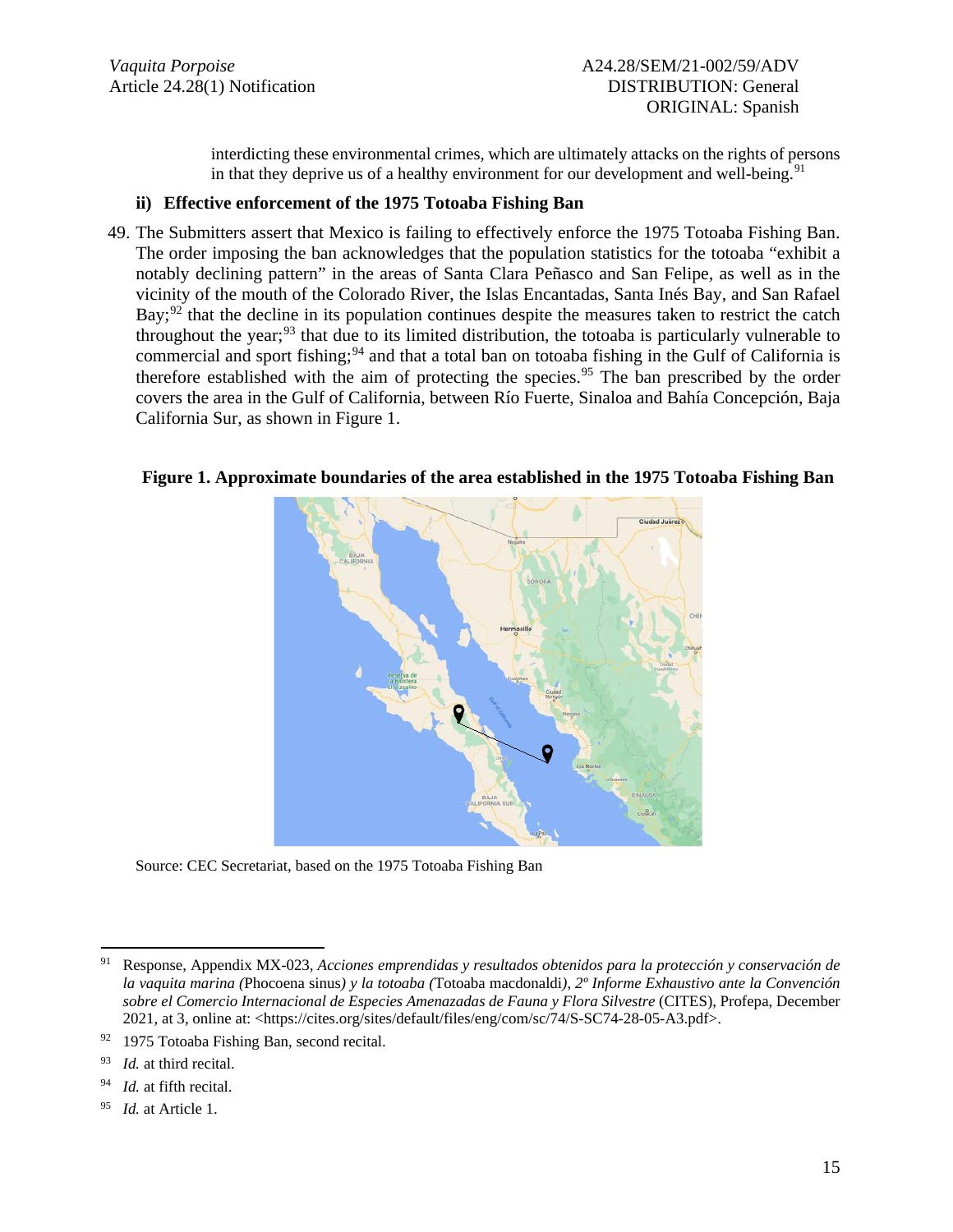- 50. Despite the Submitters' citation of the ban and the Secretariat's request in its Article 24.27(2) and (3) determination, Mexico's response does not present information that confirms enforcement of the 1975 Totoaba Fishing Ban, nor does it elaborate on Mexico's efforts to effectively enforce this ban according to its terms and scope, which remain in effect.
- 51. The Secretariat finds that a factual record could present information on the implementation of the totoaba fishing ban in the Gulf of California, particularly within the designated area in the order;<sup>[96](#page-15-0)</sup> the sanctions imposed pursuant to the applicable law,  $\frac{97}{2}$  $\frac{97}{2}$  $\frac{97}{2}$  and the measures taken to effectively implement the ban. A factual record could also document relevant information on controlling illegal traffic in totoaba in the Upper Gulf of California, including information on the principal links, components, and organized groups involved in the chain of extraction (fishing), storage, distribution, transportation, and commercialization;<sup>[98](#page-15-2)</sup> information on the characteristics of the fishing gear used, and information on the effects on biodiversity from the use of gillnets. In addition, a factual record could provide information explaining the interactions between the order in question and other legal and environmental policy instruments for preventing and penalizing illegal totoaba fishing in the Gulf of California.
- 52. A factual record could report on the implementation of a mechanism to compensate fishermen in the Upper Gulf of California and other incentives for training the inshore fishing sector; totoaba population data from studies conducted in the Gulf of California (conservation status, numbers of specimens, projections, and methodology for estimating these); information on the existence of facilities to raise totoaba in captivity for commercial purposes, the effectiveness of such methods, legal considerations, and assessment of strategies; reports assessing the totoaba population and its recovery following the establishment of bans; as well as research, education, information generation, and information dissemination activities. All this could raise awareness of the various public policy instruments that have been put in place to address the risks facing the totoaba comprehensively and effectively in the Upper Gulf of California.
- 53. Based on the reasoning set out in section  $II(A)(iv)$  of this notification, the Secretariat finds it relevant to include information on the effective enforcement of the 1975 Totoaba Fishing Ban prior to the entry into force of the USMCA.

### **iii) Administrative orders implemented in 2015, 2017, and 2020**

54. The Secretariat finds that Mexico's enforcement measures are contained in a series of administrative orders and that a factual record should provide information on the instruments

<span id="page-15-0"></span><sup>96</sup> 1975 Totoaba Fishing Ban: Article 2. The fishing of totoaba, *Cynoscion macdonaldi*, in the waters of the Gulf of California from the mouth of the Colorado River to Río Fuerte, Sinaloa on the east coast and from the Colorado River to Bahía Concepción, Baja California on the west coast is strictly prohibited.

<span id="page-15-1"></span><sup>97</sup> *Id.* at Article 3.

<span id="page-15-2"></span><sup>98</sup> National Human Rights Commission (*Comisión Nacional de los Derechos Humanos*—CNDH), Recomendation 93/2019 *Sobre la falta de cumplimiento a diversas disposiciones jurídicas que tienen por objeto la protección, conservación y recuperación de la vaquita marina* (Phocoena sinus) *la totoaba* (Totoaba macdonaldi) *y demás especies endémicas que habitan en la Reserva de la Biosfera Alto Golfo de California y Delta del Río Colorado*, Comisión Nacional de los Derechos Humanos, at §60-61 (11 October 2019), online at  $\langle \frac{\text{https://www.cndh.org.mx/sites/default/files/documenttos/2019-10/Rec}}{2019.093.pdf}}$ .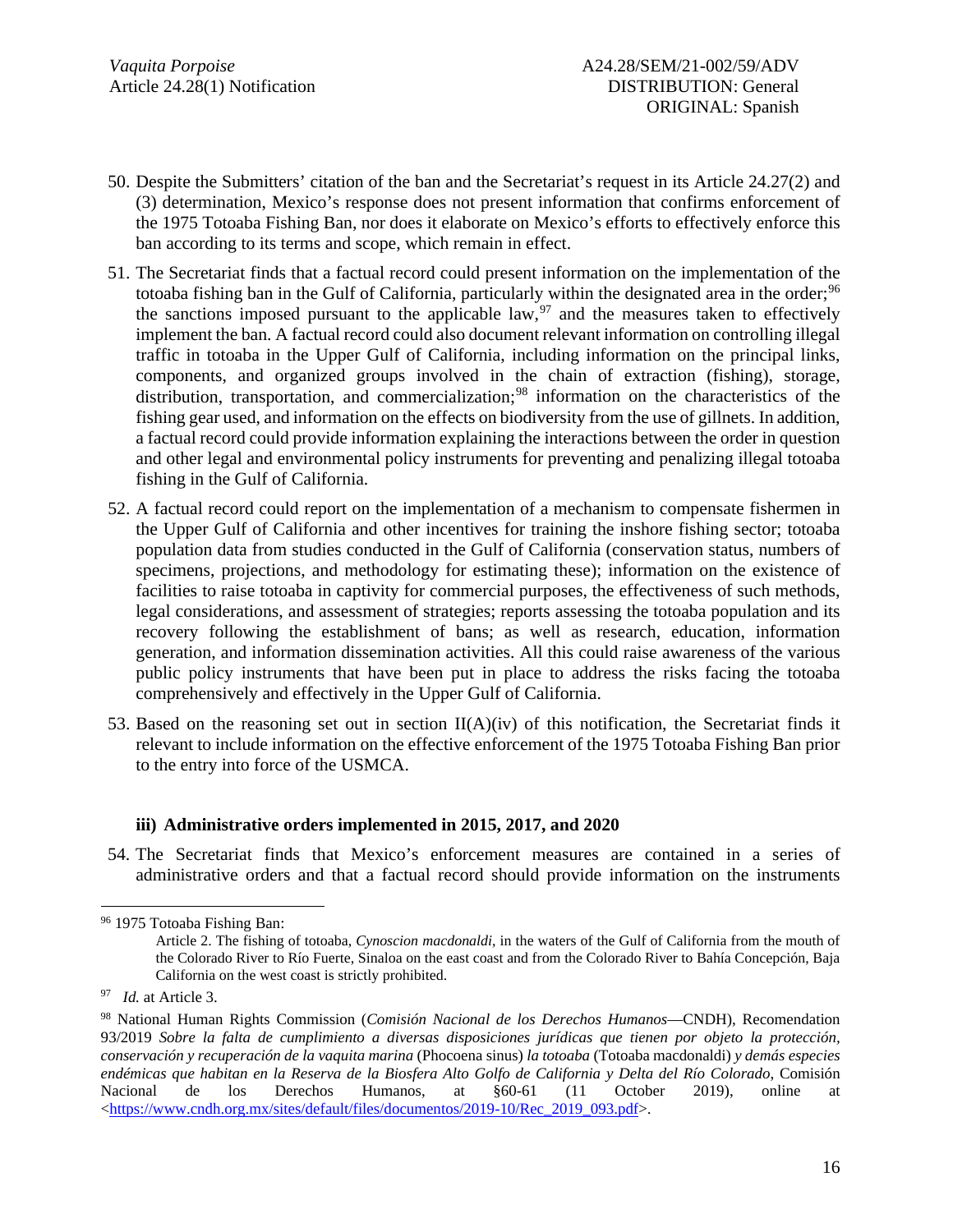preceding the 2020 Gillnets Order. Even though the 2015 and 2017 orders are no longer in force, these instruments reflect much of Mexico's efforts on this matter, as evident in its response, which confirms the need to consider their effectiveness from an ongoing perspective.

### **a. Effective enforcement of the 2015 Gillnets Order**

55. The Submitters assert that Mexico is failing to effectively enforce the 2015 Gillnets Order which references various other administrative orders, such as the 2005 Vaquita Refuge Order and the Vaquita Protection Plan, [99](#page-16-0) and acknowledges that the vaquita (*Phocoena sinus*) is an endemic species of the Upper Gulf of California with a limited distribution,  $100$  that it is the most threatened of the world's 128 cetacean species, <sup>[101](#page-16-2)</sup> and that it is listed in NOM-059-Semarnat-2010. In order to protect the vaquita, this order temporarily suspended the use of gillnets and longlines in commercial fishing by smaller craft in the northeast of the Gulf of California, within the Biosphere Reserve (Figure 2).<sup>[102](#page-16-3)</sup> The implementation of the 2015 Gillnets Order is the responsibility of Profepa and Conapesca. [103](#page-16-4)

<span id="page-16-0"></span><sup>99</sup> 2015 Gillnets Order, Recital.

<span id="page-16-1"></span><sup>100</sup> *Id.*

<span id="page-16-2"></span><sup>101</sup> *Id.*

<span id="page-16-3"></span><sup>102</sup> *Id.* at Article 1.

<span id="page-16-4"></span><sup>103</sup> *Id.* at Article 3.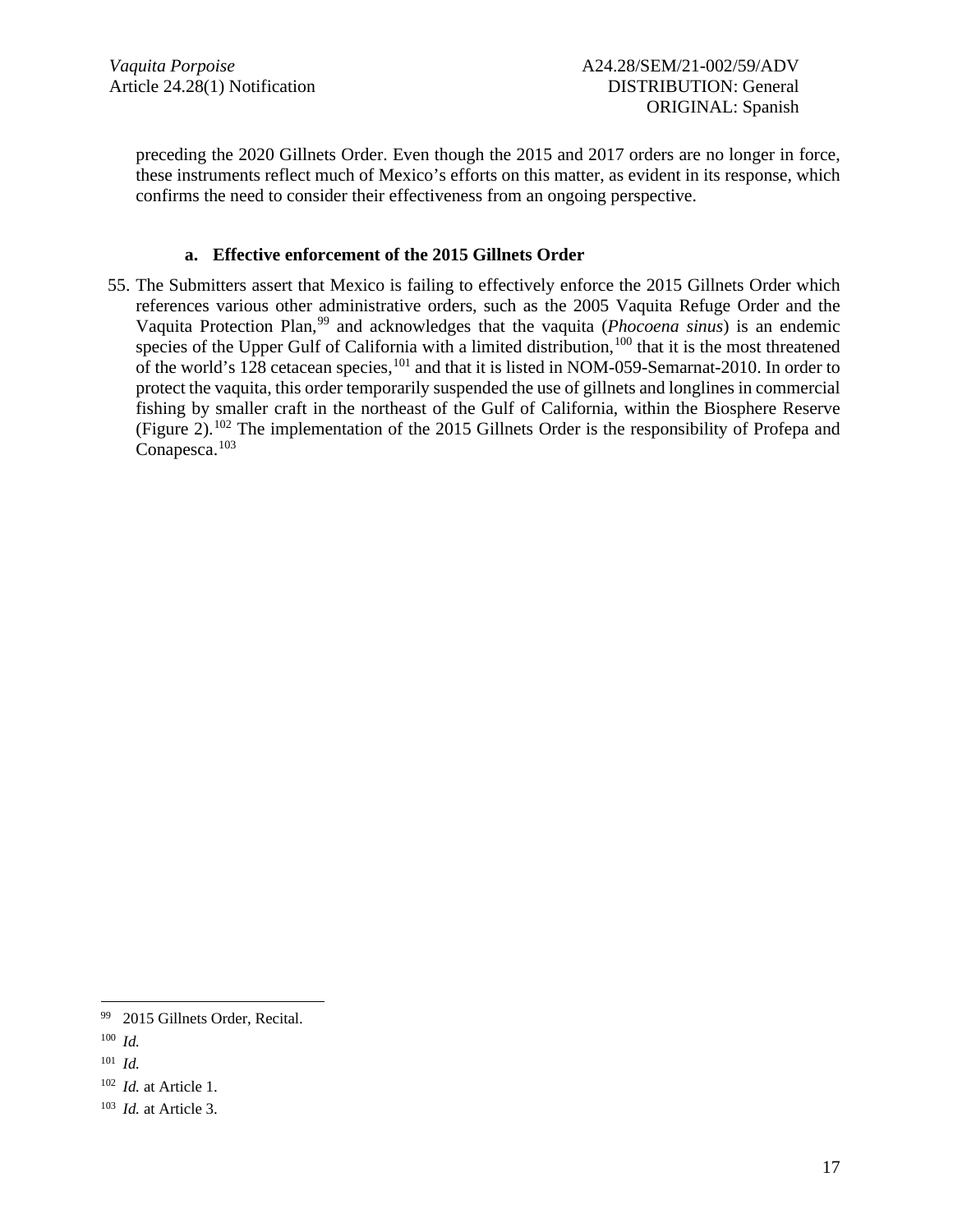

### **Figure 2. Area in which fishing with gillnets and longlines is suspended in the northwestern Gulf of California**

Source: 2015 Gillnets Order, Appendix I

- 56. Mexico's response does not present information on enforcement measures for the 2015 Gillnets Order, since it contends that this was not in force on the effective date of the USMCA.
- 57. The Secretariat finds that a factual record is warranted regarding Mexico's efforts to implement the 2015 Gillnets Order before it was supplanted by the 2017 Gillnets Order. It points out that CIRVA stated in 2014 that " [d]espite all efforts made to date…the vaquita population is declining at 18.5%...and [CIRVA] strongly recommends that the Government of Mexico enact emergency regulations establishing a gillnet exclusion zone."[104](#page-17-0) A factual record can present information on the temporary suspension of the use of gillnets in the fishing area established in the order in question; the enforcement of sanctions established under the applicable law, and the taking of measures for its effective implementation. In addition, a factual record could provide information explaining the interaction between the 2015 Gillnets Order and other legal and environmental policy instruments to protect the vaquita inside the protection area.
- 58. Based on the reasoning set out in section  $II(A)(iv)$  of this notification, the Secretariat finds it relevant to include information on the effective enforcement of the 2015 Gillnets Order prior to the entry into force of the USMCA.

<span id="page-17-0"></span><sup>104</sup> CIRVA, *Report of the Fifth Meeting of CIRVA*, Ensenada Baja California, 8-10 July 2014, p. 9.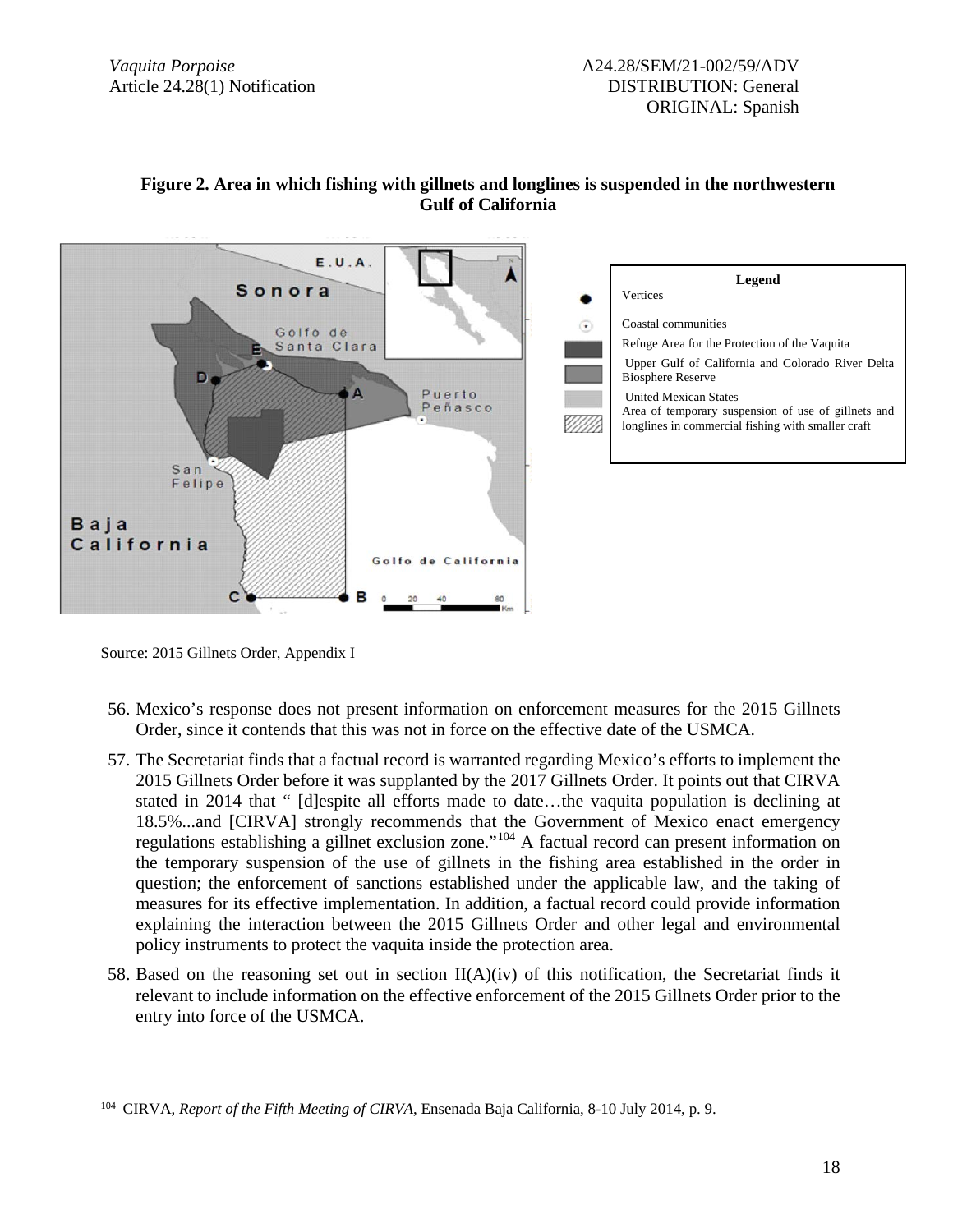### **b. Effective enforcement of the 2017 Gillnets Order**

- 59. The Submitters assert that Mexico is failing to enforce the 2017 Gillnets Order which sets out essentially the same considerations in the preamble to the 2015 Gillnets Order and acknowledges that "there exist fish of commercial interest that are distributed in waters under federal jurisdiction of the northern Gulf of California" that are "eligible for use under a management system that ensures the maintenance of the populations."[105](#page-18-0)
- 60. With the purpose of protecting the vaquita, the 2017 order is applicable to all smaller fishing craft within the area it establishes (see Figure 3)<sup>[106](#page-18-1)</sup> and permanently bans the use of gillnets, including those known as *agalleras,* operated passively (as "sleepers") for fishing within the marine zone designated in the order in the northern Gulf of California.<sup>[107](#page-18-2)</sup> In addition, it bans night fishing activities (including sport fishing) by smaller craft<sup>[108](#page-18-3)</sup> and requires fishing concession and permit holders to install and operate a monitoring system as prescribed by Article 125 of the General Sustainable Fishing and Aquaculture Act (*Ley General de Pesca y Acuacultura Sustentables—*  $LGPAS$ ).  $^{109}$  $^{109}$  $^{109}$

<span id="page-18-0"></span><sup>105</sup> 2017 Gillnets Order, Recital.

<span id="page-18-1"></span><sup>106</sup> *Id.* at Article 1.

<span id="page-18-2"></span><sup>107</sup> *Id.* at Article 2.

<span id="page-18-3"></span><sup>108</sup> *Id.* at Article 3.

<span id="page-18-4"></span><sup>109</sup> *Ley General de Pesca y Acuacultura Sustentables*, DOF, 24 July 2007, Article 125.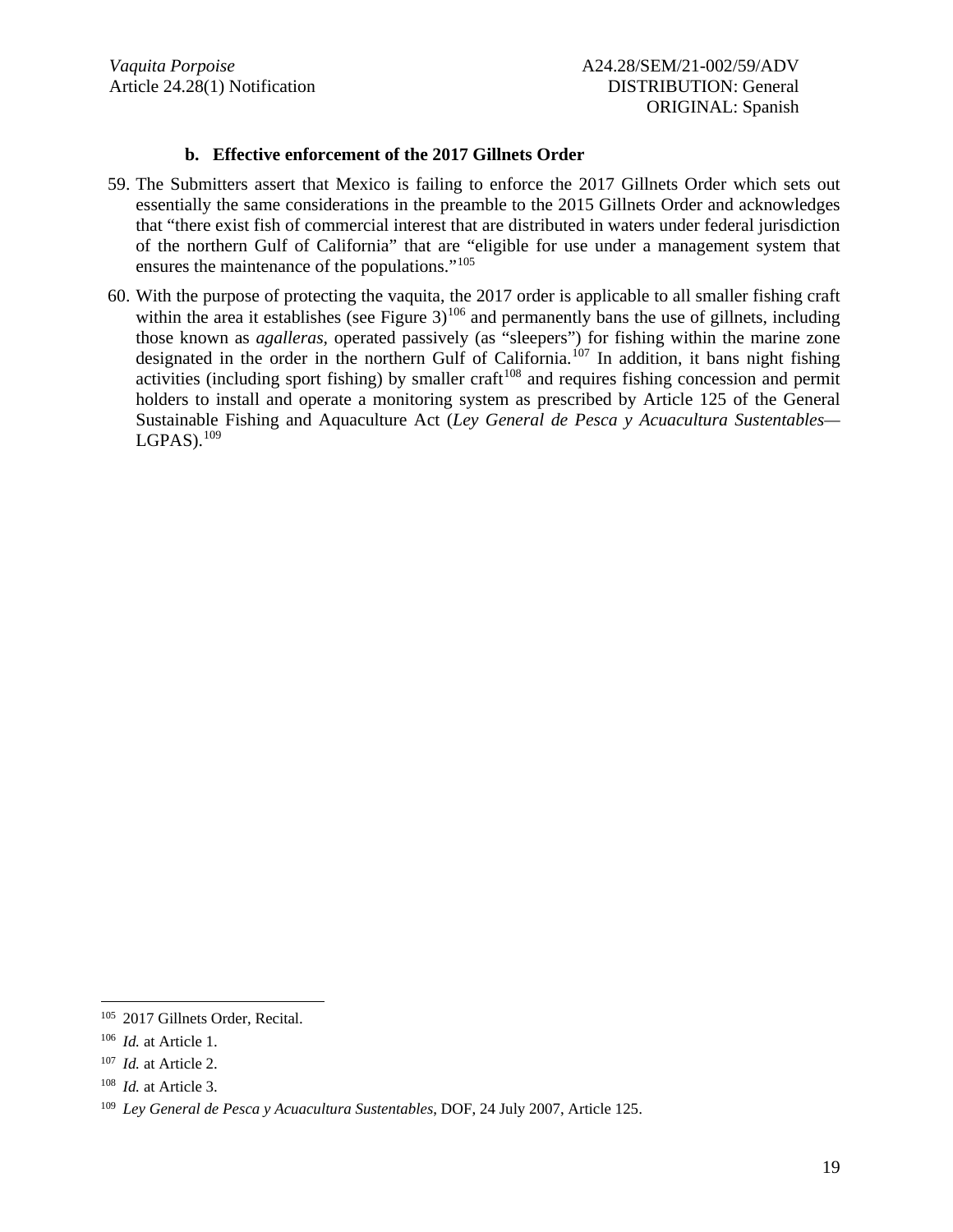

### **Figure 3. Map of the area in which gillnets, including those known as** *agalleras***, are banned in the northern Gulf of California**

Source: 2017 Gillnets Order, appendix

- 61. In its response, Mexico states that "the 2017 Gillnets Order was in force on the date of entry into force of the USMCA" but that "it was repealed three months later, on 24 September 2020, with the entry into force of the 2020 Gillnets Order,"<sup>[110](#page-19-0)</sup> and that the relevant inspection and surveillance measures under the responsibility of Semarnat, Sader, and Semar are therefore incorporated into the section relating to the 2020 Gillnets Order.
- 62. In light of the reports submitted by Semar, Profepa, and Sader, which include measures predating the entry into force of the USMCA, the Secretariat observes that illicit fishing, take, use, and trade in totoaba are continuing; that there are reports of night-time fishing;<sup>[111](#page-19-1)</sup> that the status of lost or

<span id="page-19-0"></span><sup>110</sup> Response at §45.

<span id="page-19-1"></span><sup>111</sup> 2017 Gillnets Order, Article 3.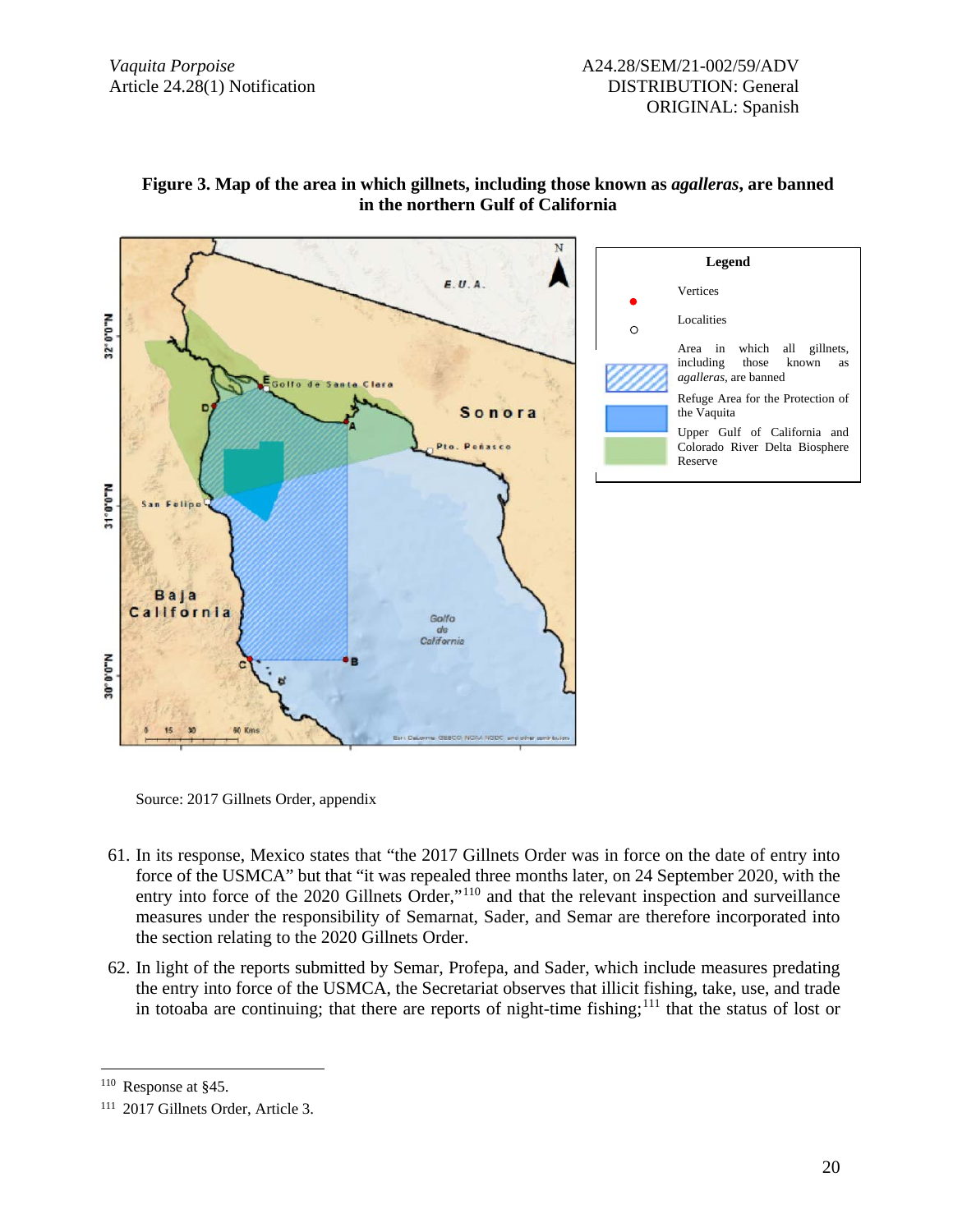missing fishing gear from smaller craft is unknown;<sup>[112](#page-20-0)</sup> and that the response provides no information on whether a monitoring system, as required by the corresponding concessions or permits, exists. [113](#page-20-1)

- 63. The Secretariat notes that in 2019, the National Human Rights Commission (*Comisión Nacional de los Derechos Humanos—*CNDH) issued a recommendation concerning violations of the human right to a healthy environment in which it emphasized the urgency to design and implement the new initiative for the sustainability of the northern Gulf of California proposed by Semarnat and Sader.<sup>[114](#page-20-2)</sup> Furthermore, the Secretariat bears in mind the considerations that led to the 2017 Gillnets Order and the report presented by Mexico to CITES in 2021 that emphasizes "the imperative and urgent need" for Mexico and other countries to be involved in interdicting clandestine fishing and illegal trade in totoaba.<sup>[115](#page-20-3)</sup>
- 64. A factual record could present information addressing Mexico's efforts to implement the 2017 Gillnets Order, including: the permanent ban on the use of gillnets; the characteristics of *agalleras*, their use, and the harm they cause to marine fauna; the characteristics and effectiveness of the devices or monitoring systems for vessels prescribed by the order; any sanctions imposed under the applicable law; the launch and landing sites prescribed by the order; and, in general, the measures taken to effectively implement the order with a sustainability focus on primary activities such as fishing in the Upper Gulf of California region. A factual record could also describe the roles played by various government bodies and the development of governance mechanisms to eradicate illicit traffic in totoaba swim bladders and promote the effective protection of the vaquita. Also, it could provide information explaining the interaction between the order in question and other legal and environmental policy instruments for the protection of the totoaba and the vaquita.
- 65. Based on the reasoning set out in section  $II(A)(iv)$  of this notification, the Secretariat finds it relevant to include information on the effective enforcement of the 2017 Gillnets Order prior to the entry into force of the USMCA.

### **c. Effective enforcement of the 2020 Gillnets Order**

66. The Submitters contend that Mexico is failing to effectively enforce the 2020 Gillnets Order. The 2020 Gillnets Order was issued jointly by Sader, Semarnat, and Semar;<sup>[116](#page-20-4)</sup> it acknowledges the value of protecting the vaquita;<sup>[117](#page-20-5)</sup> it states that the conservation of this species is associated with protection of the totoaba;<sup>[118](#page-20-6)</sup> it also affirms that Mexico decided to establish various fishing bans,

<span id="page-20-5"></span><sup>117</sup> *Id.*

<span id="page-20-6"></span><sup>118</sup> *Id.*

<span id="page-20-0"></span><sup>112</sup> *Id.* at Article 4.

<span id="page-20-1"></span><sup>113</sup> *Id.* at Article 5.

<span id="page-20-2"></span><sup>114</sup> CNDH Recomendation 93/2019.

<span id="page-20-3"></span><sup>115</sup> Response, Appendix MX-023, *2º Informe Exhaustivo ante the Convención on the Comercio Internacional de Especies Amenazadas de Fauna and Flora Silvestre (CITES)*, at 3.

<span id="page-20-4"></span><sup>116</sup> 2020 Gillnets Order, Recital.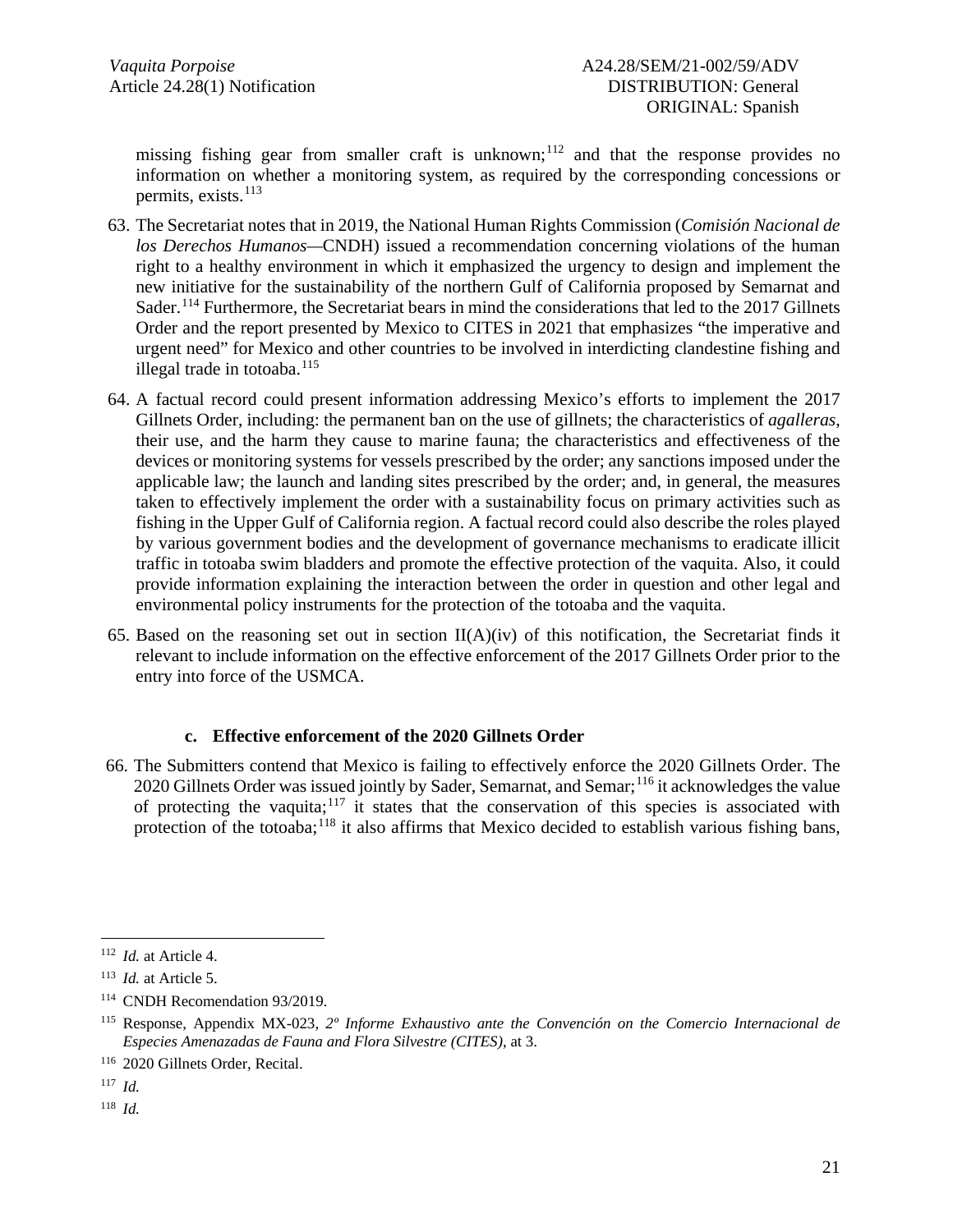some temporary and others permanent, between 2015 and 2018,<sup>[119](#page-21-0)</sup> and it states that it issued the order in question after consulting with certain technical bodies.<sup>[120](#page-21-1)</sup>

- 67. Following the promulgation of the 2020 Gillnets Order, Mexico issued the *Enforcement Plan for the Zero Tolerance Area and the Refuge Area for the Protection of the Vaquita* (the "Enforcement Plan").<sup>[121](#page-21-2)</sup> The Submitters assert that the Enforcement Plan is insufficient because it fails to specify inspection and surveillance measures as well as measures for the recovery, disposal, destruction and recycling of illegal, abandoned or lost nets.<sup>[122](#page-21-3)</sup> The Submitters contend that Mexico published the plan almost three months late<sup>[123](#page-21-4)</sup> and that various entities, including CIRVA, have acknowledged that efforts must be expanded to create a net-free area.<sup>[124](#page-21-5)</sup> In addition, they state that the Parties to CITES urged Mexico to intensify efforts and to secure resources to expand gillnet removal efforts. [125](#page-21-6)
- 68. The Submitters contend that the administrative order establishing triggers for the implementation of measures to protect the vaquita (the "Implementation Triggers Order") is in manifest violation of the 2020 Gillnets Order.<sup>[126](#page-21-7)</sup> They maintain that not only was it issued eight months late, but it also violates Article 13 of the 2020 Gillnets Order, which states that the Zero Tolerance Area (ZTA) is to be patrolled and surveyed "in such a way as to provide real-time response capabilities to avoid any case of violation of the Order." $127$  They also maintain that the government's plan to use implementation triggers allows violation of the ZTA, in which fishing is "permanently and totally" prohibited.[128](#page-21-9) Additionally, the Submitters assert that while Article 10 of the 2020 Gillnets Order provides for surrender of fishing gear to Conapesca, they requested information on this and were told that "no documents containing the requested information could be found."[129](#page-21-10)
- 69. The Submitters contend that following the promulgation of the 2020 Gillnets Order, Mexico "immediately" failed to effectively enforce restrictions established in this instrument; that in December 2020, the IUCN published data on maps to document that "illegal fishing remains at high levels and takes place day and night" and documented illegal fishing activities between October and

<span id="page-21-0"></span><sup>119</sup> *Id.*

<span id="page-21-1"></span><sup>120</sup> *Id.*

<span id="page-21-2"></span><sup>121</sup> *Plan de Aplicación en la Zona de Tolerancia Cero y el Área de Refugio para la Protección de la Vaquita Marina*, DOF, 20 January 2021, online at [<www.dof.gob.mx/nota\\_detalle.php?codigo=5610105&fecha=20/01/2021>](http://www.dof.gob.mx/nota_detalle.php?codigo=5610105&fecha=20/01/2021).

<span id="page-21-3"></span><sup>122</sup> Submission at 6.

<span id="page-21-4"></span><sup>123</sup> *Id.*

<span id="page-21-5"></span><sup>124</sup> CIRVA, *Report of the Eleventh Meeting of the Comité Internacional para la Recuperación de la Vaquita (CIRVA)*, online at <https://www.iucn-csg.org/wp-content/uploads/2019/03/CIRVA-11-Final-Report-6-March.pdf>.

<span id="page-21-6"></span><sup>&</sup>lt;sup>125</sup> Submission at 6.

<span id="page-21-7"></span><sup>126</sup> *Acuerdo por el que se establecen los indicadores, factores detonantes y acciones predeterminadas, de conformidad con el artículo décimo séptimo del Acuerdo por el que se regulan artes, sistemas, métodos, técnicas y horarios para la realización de actividades de pesca con embarcaciones menores y mayores en zonas marinas mexicanas en el norte del Golfo de California y se establecen sitios de desembarque, así como el uso de sistemas de monitoreo para tales embarcaciones, publicado el 24 de septiembre de 2020*, DOF, 9 July 2021, online at [<www.dof.gob.mx/nota\\_detalle.php?codigo=5623442&fecha=09/07/2021>](http://www.dof.gob.mx/nota_detalle.php?codigo=5623442&fecha=09/07/2021).

<span id="page-21-8"></span><sup>127</sup> 2020 Gillnets Order, Article 13.

<span id="page-21-9"></span><sup>128</sup> Submission at 7.

<span id="page-21-10"></span><sup>129</sup> Transparency Unit (*Unidad de Transparencia*), Conapesca, response to request no. 0189700216820 (3 February 2021).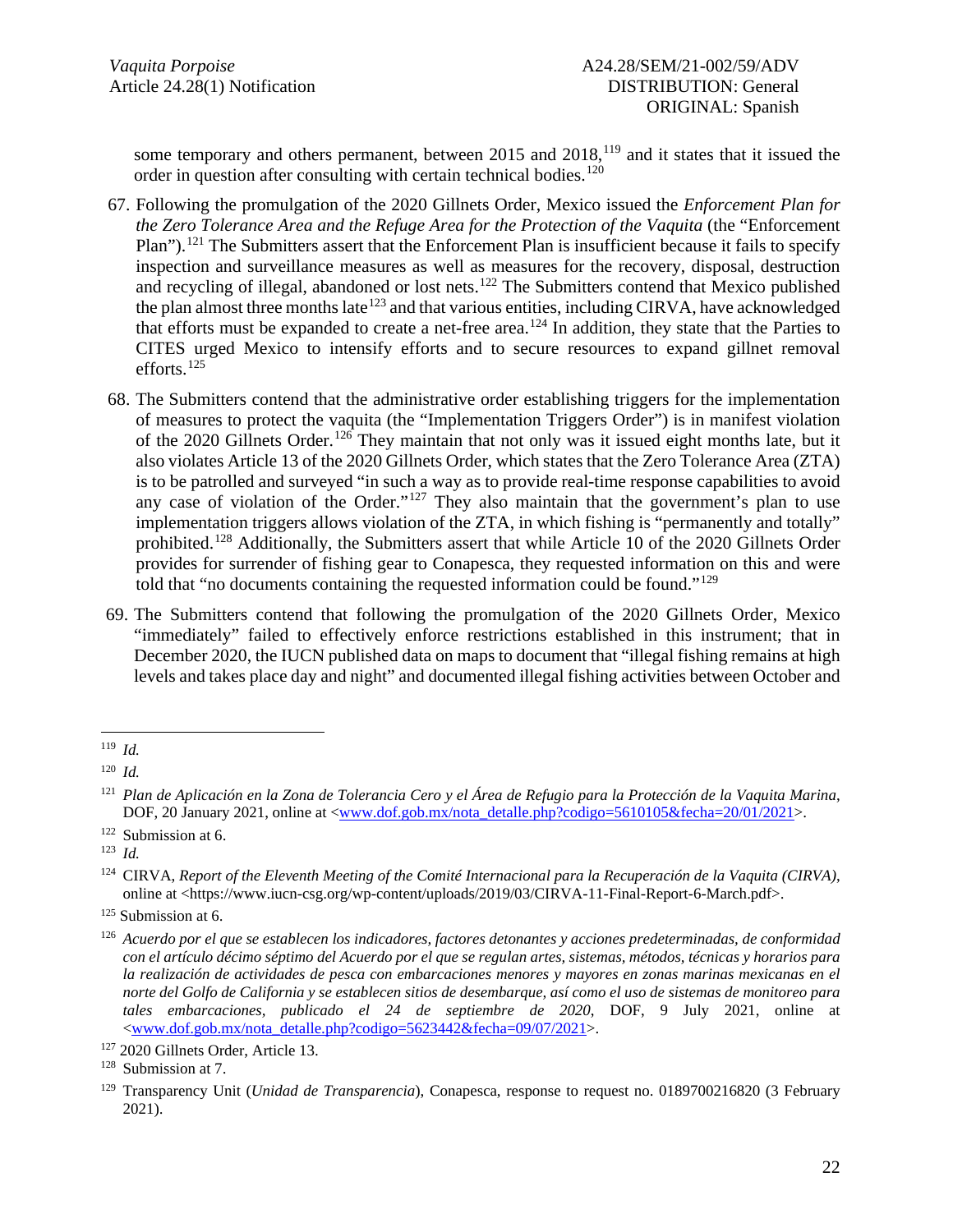December 2020.<sup>[130](#page-22-0)</sup> These documents show the existence of hundreds of longlines within the ZTA and a total of 1,185 longlines counted in November 2020 alone "with nearly all these pangas actively gillnetting."<sup>[131](#page-22-1)</sup>

- 70. The 2020 Gillnets Order delimits the area in which active or passive use and operation of gillnets, including those known as *agalleras*, and any modified version thereof, are banned (see Figure 4).<sup>[132](#page-22-2)</sup> Among other things, the order establishes a permanent prohibition on the use of gillnets and specifies that fishing gear may not be used in any fishing activity, nor deployed, nor recovered for any other purpose, nor kept on board a vessel or in anyone's possession in the area established by the order.<sup>[133](#page-22-3)</sup> The order also establishes the requirements for continuing to hold a concession or permit; places a ban on fishing and transit between 4:00 p.m. and 5:00 a.m.; requires reporting of any interaction with marine mammals, and requires that smaller and larger craft be equipped with monitoring equipment. It establishes as mandatory —and without exceptions— the inspection of smaller crafts with concession or permits to operate in the area; defines authorized launch and landing sites; forbids transshipment of fish products; provides that the authorities must conduct "patrols and surveillance 24-hours a day, year-round using maritime, aerial, and satellite methods," or any other means or technology, in order "to provide real-time response capabilities."[134](#page-22-4)
- 71. The order in question also provides that fishing of any type, with any craft, including sport fishing, is permanently and totally banned within the  $ZTA$ <sup>[135](#page-22-5)</sup> It also bans travel or navigation by any unauthorized vessel in the area. [136](#page-22-6)

<span id="page-22-0"></span><sup>130</sup> International Union for the Conservation of Nature, Cetacean Specialist Group, *Vaquita Update October through December 2020*, 26 January 2021, online at <https://iucn-csg.org/vaquita-update-october-through-december- $2020/$ .

<span id="page-22-1"></span><sup>&</sup>lt;sup>131</sup> Submission at 9.

<span id="page-22-2"></span><sup>&</sup>lt;sup>132</sup> 2020 Gillnets Order, Articles 1 and 2.

<span id="page-22-3"></span><sup>133</sup> *Id.* at Article 2.

<span id="page-22-4"></span><sup>134</sup> *Id.* at Articles 3 to 9 and 13.

<span id="page-22-5"></span><sup>135</sup> *Id.*

<span id="page-22-6"></span><sup>136</sup> *Id.*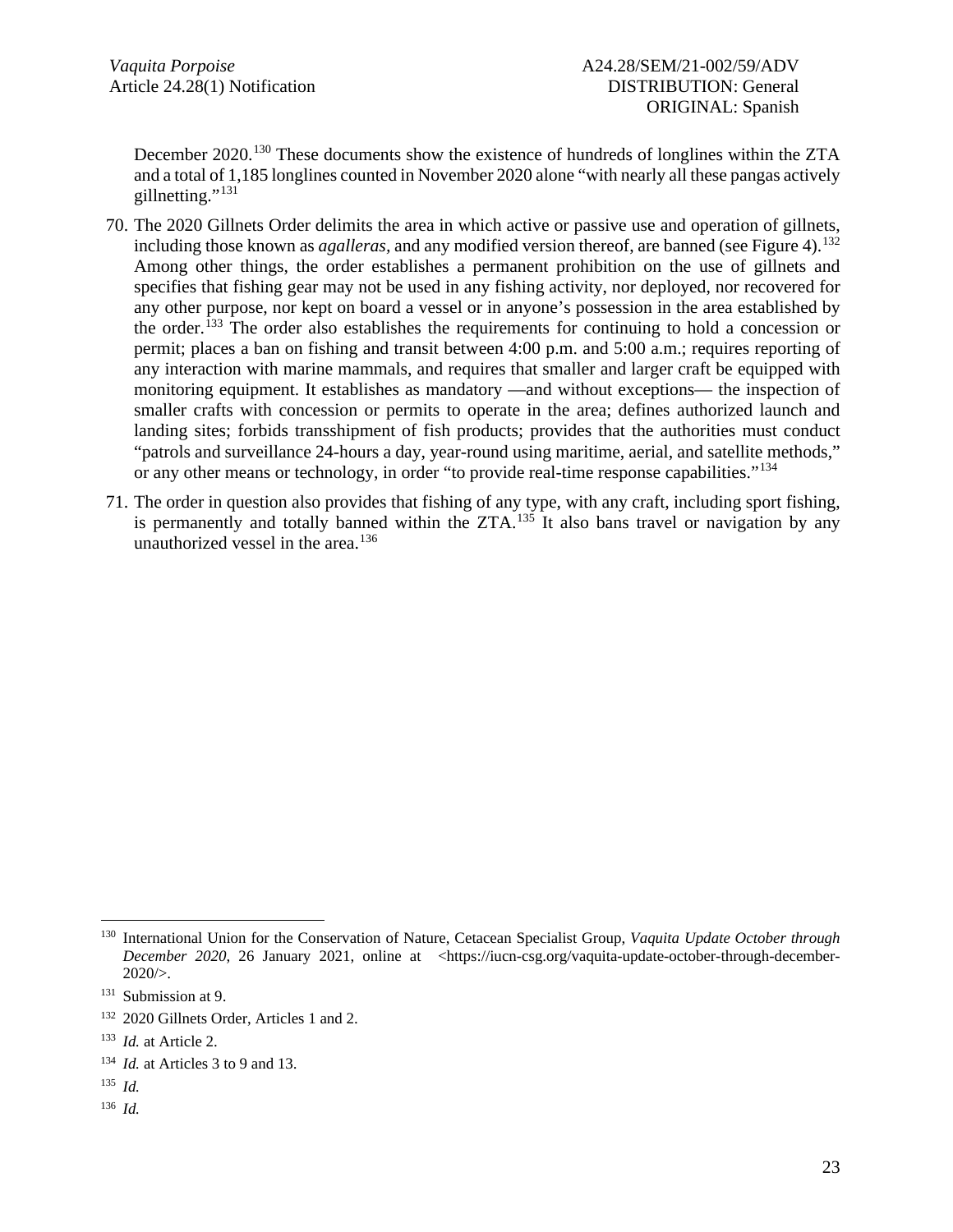



72. Mexico contends in its response that section 7 of the Enforcement Plan specifies various inspection and surveillance measures, among them the drafting of an inspection plan for fishing communities, cooperatives, and ship owners in order to inspect, seize, and/or destroy illegal fishing gear and/or

Source: 2020 Gillnets Order, Article 1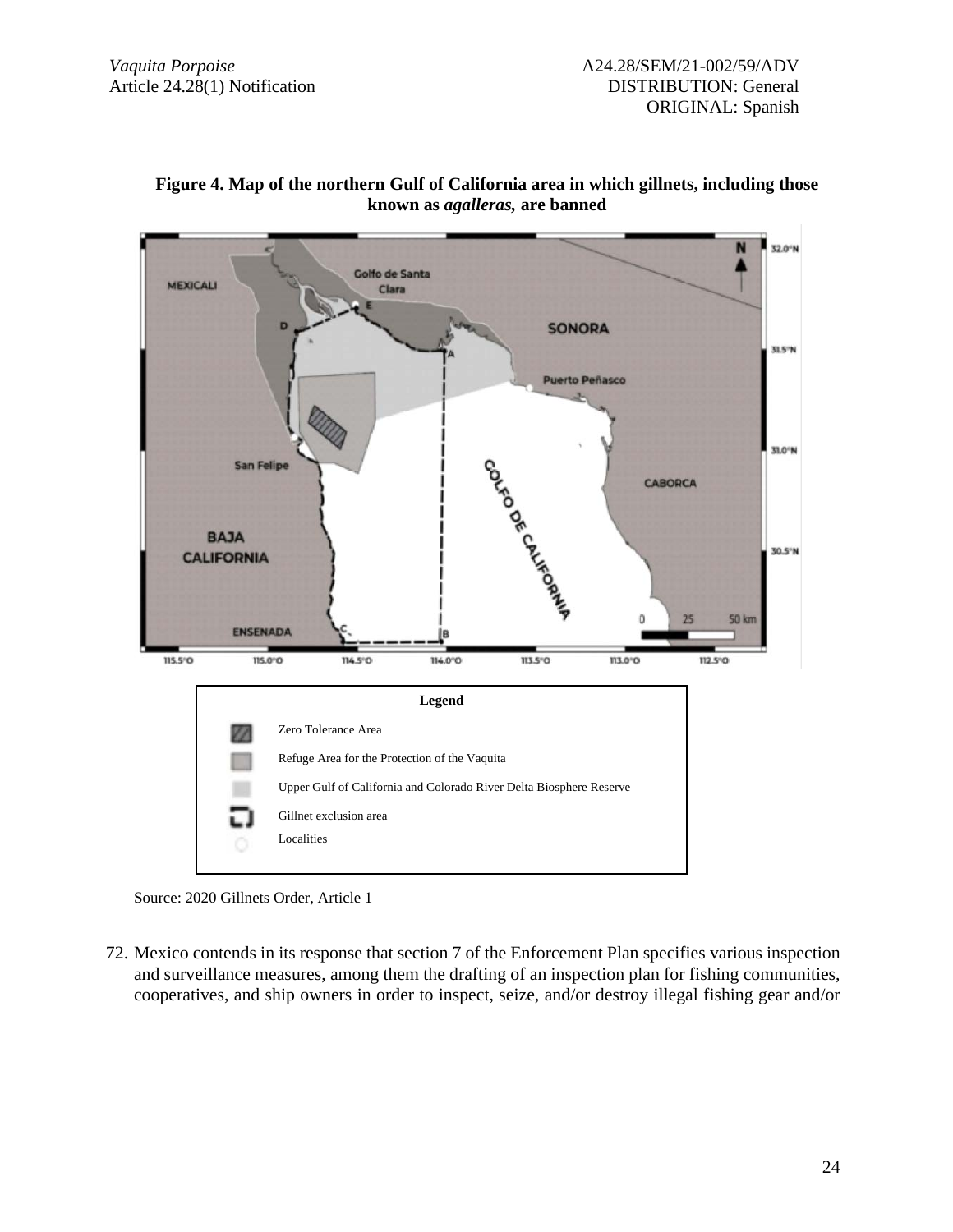craft; production of the relevant inspection report; and execution of continuous law enforcement (including patrolling) with respect to illegal totoaba fishing. [137](#page-24-0)

73. Concerning the enforcement of the 2020 Gillnets Order, the response mentions the following measures taken by Sader, Semar, and Profepa:

#### **a) Inspection and surveillance measures taken by Sader**

- 74. Mexico states that Sader has held prevention sessions, implemented "checkpoints," and carried out land and water surveillance tours, vessel checks, and vehicle checks in the localities of San Felipe, Baja California and Santa Clara, Sonora.<sup>[138](#page-24-1)</sup> It states that Conapesca<sup>[139](#page-24-2)</sup> produced 36 inspection records[140](#page-24-3) and has opened a total of 8 administrative proceedings "resulting in the destruction and/or retention of gillnets".<sup>[141](#page-24-4)</sup> The Party also contends that Sader is currently making administrative arrangements to implement a standard form for reporting interactions with marine mammals and for lost and/or missing fishing gear, <sup>[142](#page-24-5)</sup> and it reports that measures are being taken and negotiations are underway to reinstate "fishing comparability" with the US Government.<sup>[143](#page-24-6)</sup> Concerning the surrender of fishing gear to Conapesca by concession and permit holders in the region, Mexico reports that this constitutes "a voluntary act by the owners of the nets, protected by the constitutional right enshrined in Article 16."[144](#page-24-7)
- 75. The measures reported by Mexico mostly correspond to those carried out in 2020 and 2021, although activities carried out at different times from 2018-2021 are included.
- 76. Although Mexico reports the number and type of inspection activities, as well as the administrative proceedings opened, it does not present results or performance indicators as to their effectiveness. Nor is it stated whether the administrative proceedings have had any impact on the recovery of the totoaba or the vaquita. The response does not shed light on how various restrictions set out in the 2020 Gillnets Order were implemented, such as the requirements for continuing to hold concessions and permits;<sup>[145](#page-24-8)</sup> the inspection of monitoring systems for smaller and larger craft (as applicable); the precautionary seizures of such craft,<sup>[146](#page-24-9)</sup> or the measures to promote voluntary surrender of gillnets.<sup>[147](#page-24-10)</sup> Although Mexico reports that it is working on a standard form to report interactions with marine mammals, the response does not indicate whether other measures have been implemented to effectively enforce the reporting obligation established by the order.<sup>[148](#page-24-11)</sup>

<span id="page-24-0"></span><sup>137</sup> Response at §47 and Appendix MX-031, Semar, *Plan de Aplicación en la Zona de Tolerancia Cero y Área de Refugio para la Protección de la Vaquita*, DOF, 20 January 2021, available online at: [<www.dof.gob.mx/nota\\_detalle.php?codigo=5610105&fecha=20/01/2021>](http://www.dof.gob.mx/nota_detalle.php?codigo=5610105&fecha=20/01/2021).

<span id="page-24-1"></span><sup>&</sup>lt;sup>138</sup> Response at §52 and Appendix MX-011, "Information Declared Confidential by the Party."

<span id="page-24-2"></span><sup>&</sup>lt;sup>139</sup> Response, Appendix MX-009, Conapesca, file no. UAJ.-13228/290921 (4 October 2021).

<span id="page-24-3"></span><sup>&</sup>lt;sup>140</sup> Response at §54 and Appendix MX-012, "Information Declared Confidential by the Party."

<span id="page-24-4"></span><sup>141</sup> Response at §53.

<span id="page-24-5"></span> $142$  Response at §54 and Appendix MX-013, file on paper without letterhead, signed by Lic. Francisco Conzuelo Gutiérrez, Abogado General, file no. 110.01/2723/2021 (1 October 2021).

<span id="page-24-6"></span><sup>&</sup>lt;sup>143</sup> Response at §55 and Appendix MX-016.

<span id="page-24-7"></span><sup>&</sup>lt;sup>144</sup> Response at §58 and Appendix MX-017.

<span id="page-24-8"></span><sup>145</sup> 2020 Gillnets Order, Article 3.

<span id="page-24-9"></span><sup>146</sup> *Id.* at Articles 6–7.

<span id="page-24-10"></span><sup>147</sup> *Id.* at Article 10.

<span id="page-24-11"></span><sup>148</sup> *Id.* at Article 5.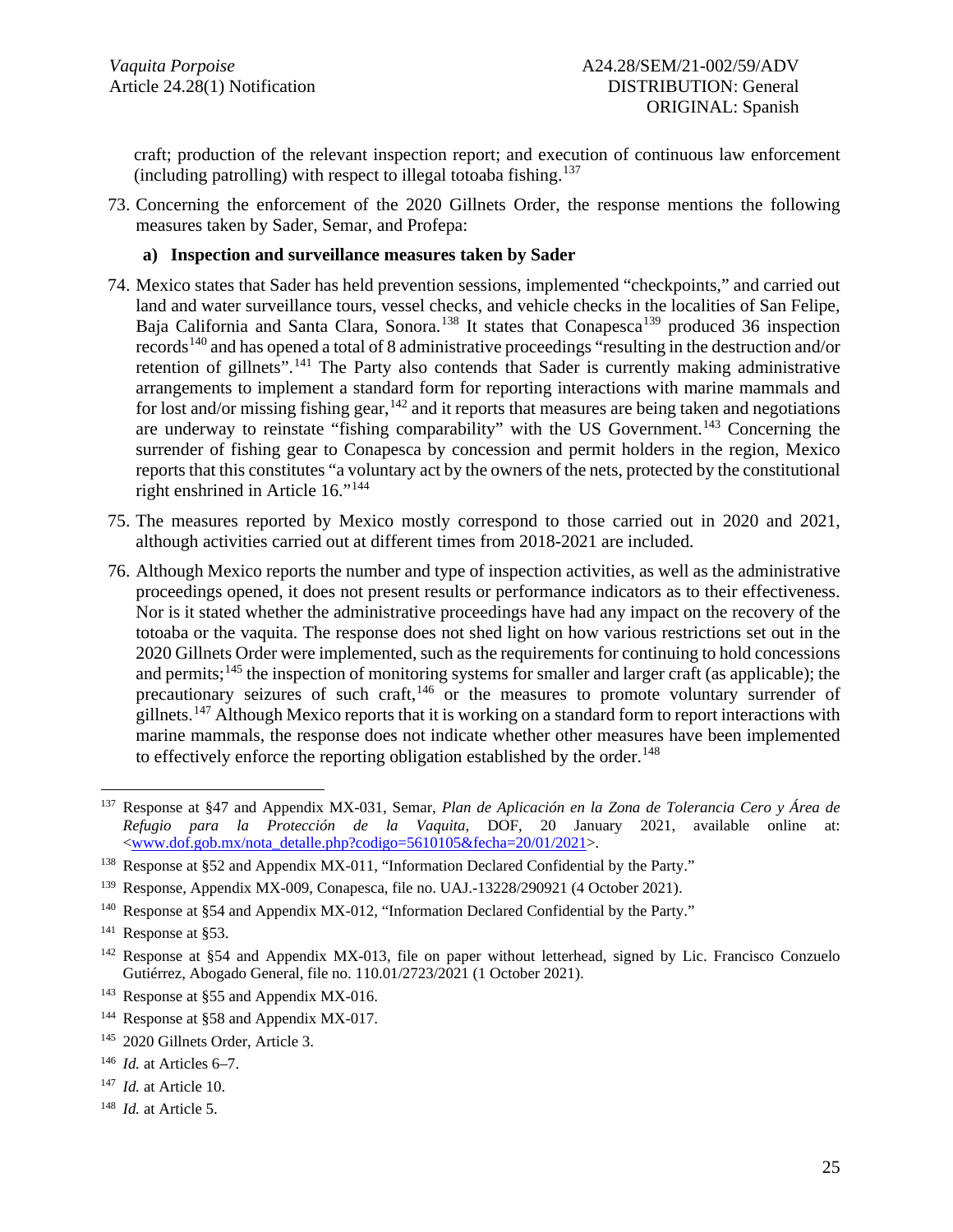77. Mexico does not report the status of the Special Program for Marking Fishing Gear and Equipment on Smaller Craft (*Programa Especial de Marcaje de Artes y Equipo de Pesca para las Embarcaciones Menores*), which was supposed to be fully implemented by 25 March 2022;<sup>[149](#page-25-0)</sup> it does not report on the registry of gillnets used outside the area delimited in the order; [150](#page-25-1) it does not discuss the semiannual evaluation of the Enforcement Plan and the 2005 Vaquita Refuge Order;<sup>[151](#page-25-2)</sup> it does not discuss the work, the coordination, or the measures implemented by the Intragovernmental Group on Sustainability in the Upper Gulf of California (*Grupo Intragubernamental sobre la Sostenibilidad en el Alto Golfo de California*), [152](#page-25-3) nor is there any reference to measures taken by the Collaborative Group on Enforcement of the Order (*Grupo de Colaboración sobre Aplicación del Acuerdo*), which had to be established no later than 30 days following the entry into force of the 2020 Gillnets Order to "facilitate exchange of law enforcement information."<sup>[153](#page-25-4)</sup>

### **b) Inspection and surveillance measures taken by Semar**

- 78. According to Mexico's response, Semar reported that inspection and surveillance measures in the Upper Gulf of California region were carried out to preserve the vaquita and to reduce the illegal traffic of totoaba "in conjunction and coordination with the responsible authorities, under the applicable laws and orders."[154](#page-25-5) In addition, the information provided by Semar refers to measures taken under the framework agreement for collaboration with Semarnat and Profepa on implementation and reinforcement of inspection and surveillance in the Upper Gulf of California (2014), the Comprehensive Strategy for the Upper Gulf of California (*Estrategia Integral para la Atención del Alto Golfo de California,* 2015), and the collaboration agreement between Semarnat, Sea Shepherd Conservation Society, and Museo Ballenero de Baja California Sur, A.C. with the object of carrying out a plan to remove ghost nets from the Upper Gulf of California.<sup>[155](#page-25-6)</sup>
- 79. Semar reports that it took part in drafting the 2020 Gillnets Order and that it conducted inspections of 321 ships, 3,420 smaller craft, 1,393 vehicles, 8,280 persons, and 15 facilities. It further mentions the seizure of 14 vessels, recovery of 151 items of fishing gear totaling 38,582 meters of fishing net, as well as the detention of 5 persons.
- 80. Despite the data related to activities on inspection and seizure of equipment, Semar's report does not include any evaluations to determine the effectiveness of the measures adopted. Nor does it report on measures taken within the framework of the Intragovernmental Group, mentioned above,

<span id="page-25-0"></span><sup>149</sup> *Id.* at Transitory Article 2.

<span id="page-25-1"></span><sup>150</sup> *Id.* at Transitory Article 3.

<span id="page-25-2"></span><sup>151</sup> *Id.* at Transitory Article 5.

<span id="page-25-3"></span><sup>&</sup>lt;sup>152</sup> *Id.* at Transitory Article 6. The Intergovernmental Group on Sustainability in the Upper Gulf of California includes representatives of the following ministries: Environment and Natural Resources; Economy; Treasury and Public Credit; Labour and Social Security; Civil Safety and Protection; Wellness; External Relations; Office of the Attorney General of the Republic; Tax Administration Service, and other federal bodies. See also: Guidelines for the organization and functions of the Intragovernmental Group on the Sustainability in the Upper Gulf of California (*Lineamientos para la organización y funciones del Grupo Intragubernamental sobre la sustentabilidad en el Alto Golfo de California*), DOF January 15 2021.

<span id="page-25-4"></span><sup>153</sup> *Id.* at Transitory Article 7.

<span id="page-25-5"></span><sup>154</sup> Response, Appendix MX-018, Semar, file no. SSPC-848/2021 (7 October 2021).

<span id="page-25-6"></span><sup>155</sup> *Id.*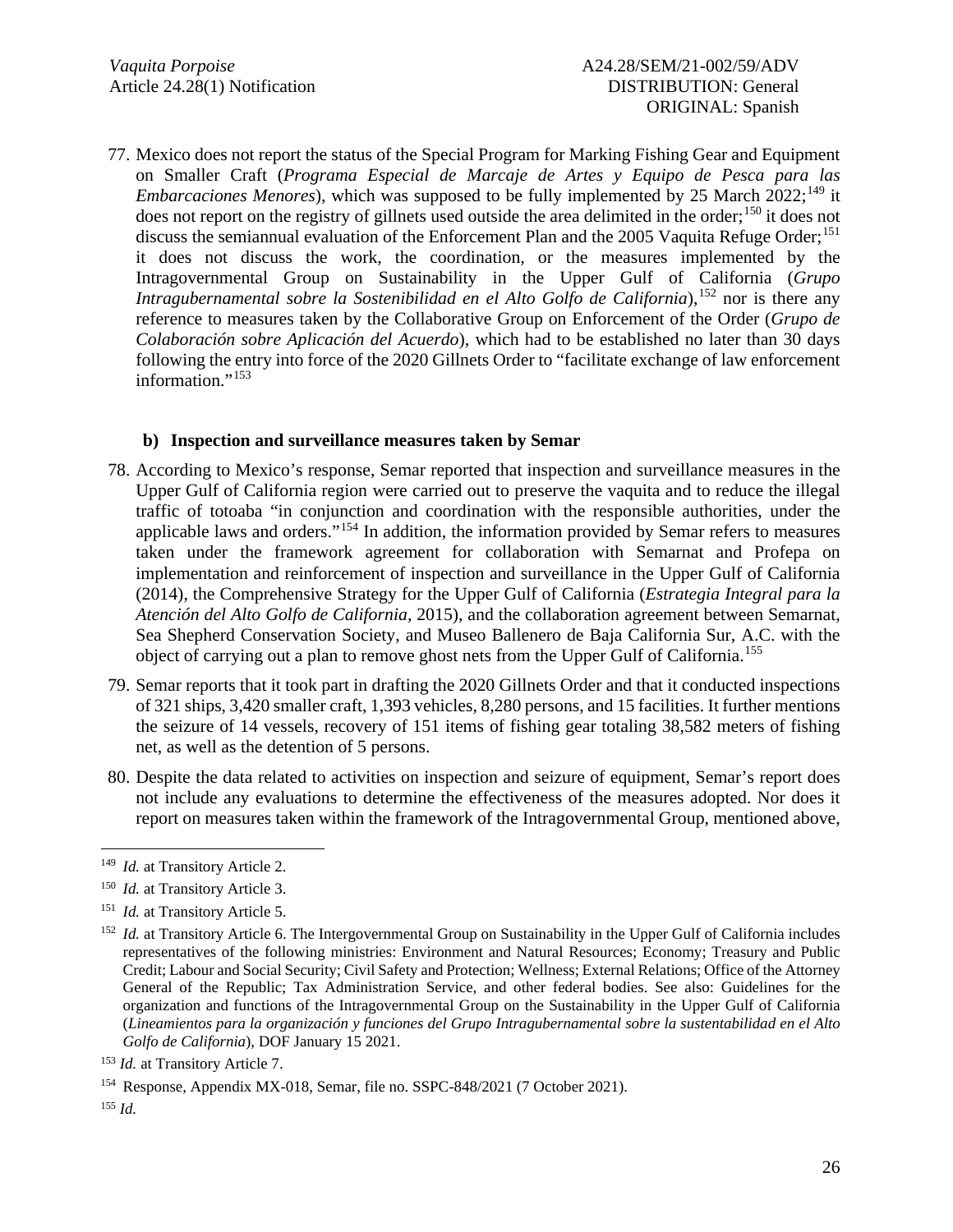nor on any evaluation measures such as those carried out within the framework of the Results-based Budget (*Presupuesto Basado en Resultados*) of the Ministry of the Treasury or by the National Council for Evaluation of Social Development Policy (*Consejo Nacional de Evaluación de la Política de Desarrollo Social*), among others.

### **c) Inspection and surveillance measures taken by Profepa**

- 81. Mexico's response makes reference to 359 inspection measures taken during 2020 and 293 inspection measures in the Upper Gulf of California from January to October 2021, consisting of "water and land tours, [and] launch and landing inspections, in collaboration with other federal government agencies."[156](#page-26-0) The response also includes an appendix with confidential surveillance reports produced by Profepa. [157](#page-26-1)
- 82. In addition, the response refers to four complaints filed with the Office of the Attorney General of the Republic (*Fiscalía General de la República*—FGR). Of the cases mentioned, 75% are at the initial stage, while the status of the remaining 25% is unknown. As for international coordination with Interpol, Mexico refers to two Red Notices<sup>[158](#page-26-2)</sup> and one Eco Message.<sup>[159](#page-26-3)</sup> From September 2019 to November 2021, Mexico reported the execution of 10 arrest warrants and 2 searches.<sup>[160](#page-26-4)</sup> Concerning cases of illicit possession and transportation of totoaba not associated with organized crime, Profepa secured 6 convictions from September 2019 to November 2021, in which 9 Mexican nationals were sentenced to prison and to payment of environmental compensation in an amount of \$59,784,257.66 pesos. To date, there have been 29 investigation files, of which 20 (69%) are still open, 2 (7%) did not lead to charges, 1 (3.4%) was sent for temporary archiving, and 6 (20.7%) have already been sentenced. The response reports the seizure of 2,363 totoaba swim bladders in Mexico as well as fines amounting to a total of \$276,924,447.66 for repair of environmental harm. The response states that between September 2019 and September 2021, a total of 384 nets, for a total length of 73,101 meters, were recovered. [161](#page-26-5)
- 83. The Secretariat notes that the response does not reference the effectiveness rate of inspection and surveillance measures, and does not provide factors to assess the effectiveness of enforcement measures implemented by Mexico for totoaba and vaquita protection. In this regard, it observes that of 29 investigation files, only 6 (20.7%) led to convictions.
- 84. The Secretariat finds that in terms of institutional matters, a factual record would yield information on the roles, powers, and coordination measures of Semarnat, Profepa, Sader, Semar, and other public and private entities involved in the effective enforcement of the environmental law in

<span id="page-26-0"></span><sup>156</sup> Response at §65.

<span id="page-26-1"></span><sup>&</sup>lt;sup>157</sup> Response, Appendix MX-019, Profepa, "Confidential reports on Inspection Measures."

<span id="page-26-2"></span><sup>&</sup>lt;sup>158</sup> Interpol, Red Notices, online at [<https://www.interpol.int/en/How-we-work/Notices/View-Red-](https://www.interpol.int/en/How-we-work/Notices/View-Red-Notices)[Notices>](https://www.interpol.int/en/How-we-work/Notices/View-Red-Notices)("Red Notices are issued for fugitives wanted either for prosecution or to serve a sentence. A Red Notice is a request to law enforcement worldwide to locate and provisionally arrest a person pending extradition, surrender, or similar legal action.").

<span id="page-26-3"></span><sup>&</sup>lt;sup>159</sup> An Eco Message is a notice sent to the Interpol community that has been implemented for the purpose of improving information exchange in cases of environmental crimes; see  $63<sup>rd</sup>$  session of ICPO-Interpol General Assembly, Resolution AGN/63/RES/12 (1994), online at [<https://www.interpol.int/es/content/download/6311/file/GA-1994-](https://www.interpol.int/es/content/download/6311/file/GA-1994-RES-12.pdf?inLanguage=eng-GB) [RES-12.pdf?inLanguage=eng-GB>](https://www.interpol.int/es/content/download/6311/file/GA-1994-RES-12.pdf?inLanguage=eng-GB).

<span id="page-26-4"></span><sup>160</sup> Response at §67.

<span id="page-26-5"></span><sup>161</sup> *Id*.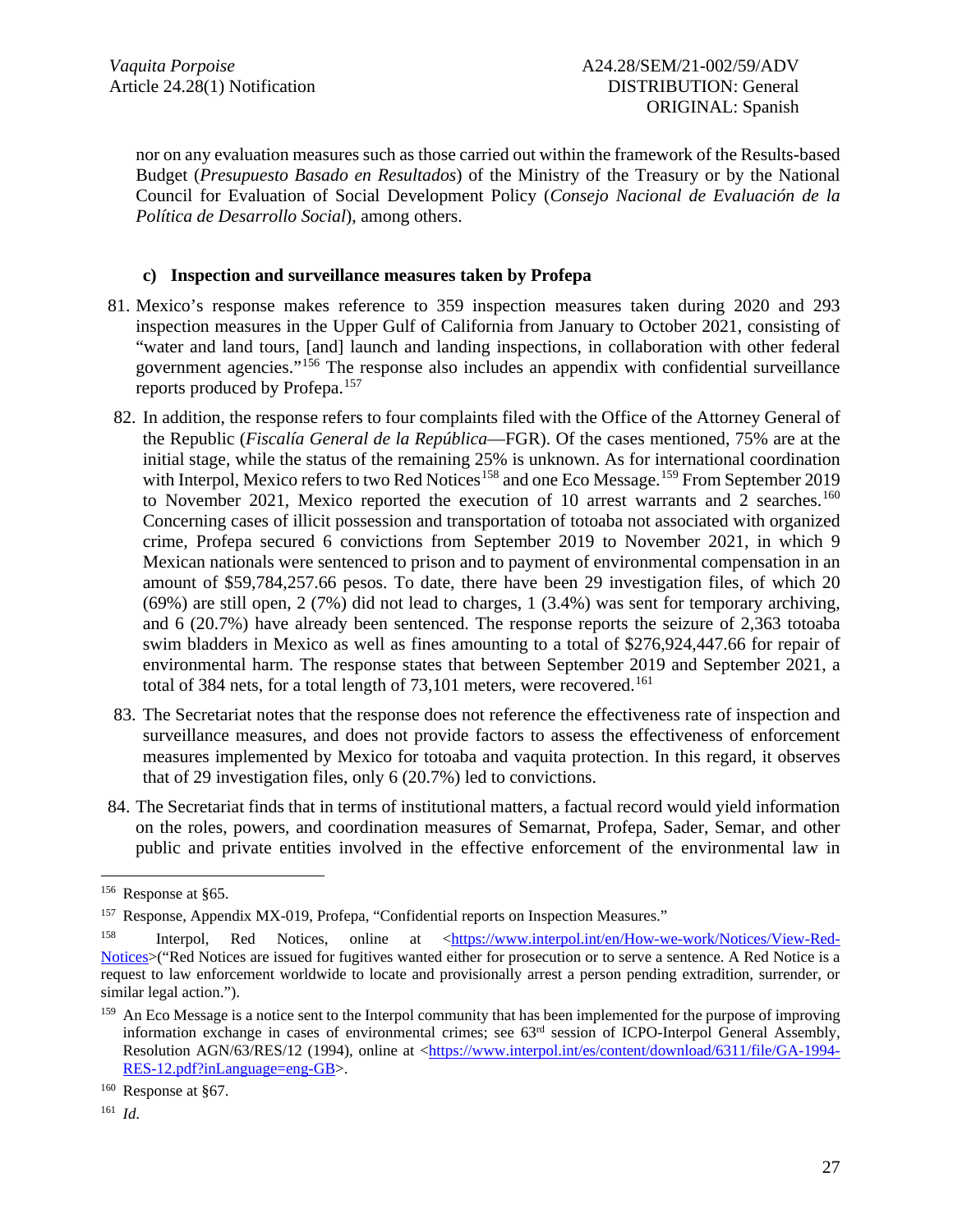question, with respect to the 2020 Gillnets Order in particular. It could explain the role played by Conabio, the National Protected Natural Areas Commission (*Comisión Nacional de Áreas Naturales Protegidas*), Conanp, and Inapesca as administrative bodies assisting with the implementation of measures for the protection and conservation of the vaquita and the totoaba. It could also provide information on cross-cutting policies aimed at promoting sustainable development in the Upper Gulf of California region and could yield further understanding of Mexico's coordination and participation within CIRVA and CITES as international forums.

### **d) Alleged violation of the Zero Tolerance Area (ZTA)**

85. On the establishment, surveillance, and enforcement of restrictions in the ZTA, the 2020 Gillnets Order provides that:

> fishing activities of any type, with any type of craft, including sport fishing, is permanently and totally banned within the "Zero Tolerance Area." No travel or navigation by any type of craft is permitted in this area, unless the vessel is authorized to do so in writing by the competent authority. [162](#page-27-0)

- 86. Mexico contends that the Submitters arrive at an "erroneous interpretation" of the implementation triggers and the measures taken in the ZTA, Mexico argues their intent is to establish "critical thresholds above which specific predetermined measures are triggered."[163](#page-27-1)
- 87. The response does not state whether any authorizations exist for boat traffic within the ZTA;<sup>[164](#page-27-2)</sup> it does not present information on "patrols and surveillance 24-hours a day, year-round using maritime, aerial, and satellite methods," in the area<sup>[165](#page-27-3)</sup> and it does not discuss the information submitted by the IUCN Cetacean Specialist Group (CSG) concerning the presence of smaller craft within the ZTA from October to December 2020. [166](#page-27-4)
- 88. Although the response discusses how the 2020 Gillnets Order operates, it does not address its implementation as an enforcement tool of the environmental law in question. Mexico does not provide factual information gathered through inspection and surveillance in the ZTA that may constitute triggers and, as a result, may merit "predetermined enforcement actions."<sup>[167](#page-27-5)</sup> In sum, there is missing information making it impossible to assess the effectiveness of the measures taken, the status of the pending measures, <sup>[168](#page-27-6)</sup> and the evaluations required by the 2020 Gillnets Order.
- 89. A factual record could provide information on the number and type of vessels detained; the number of vessels present each day; the implementation of actions to address recidivism factors; net recovery; ongoing monitoring and surveillance measures and the effectiveness of the measures implemented; and options, policies, and programs providing for the sustainable use of natural resources in the Upper Gulf of California for the benefit of all persons.

<span id="page-27-0"></span><sup>162</sup> 2020 Gillnets Order, Article 13, emphasis added.

<span id="page-27-1"></span><sup>163</sup> Response at §86.

<span id="page-27-2"></span><sup>164</sup> 2020 Gillnets Order, Article 13.

<span id="page-27-3"></span><sup>165</sup> *Id.*

<span id="page-27-4"></span><sup>166</sup> Vaquita Update October-December 2020, op. cit.

<span id="page-27-5"></span><sup>&</sup>lt;sup>167</sup> 2020 Gillnets Order, Article 17.

<span id="page-27-6"></span><sup>168</sup> 2020 Gillnets Order, transitory articles 5 and 6.